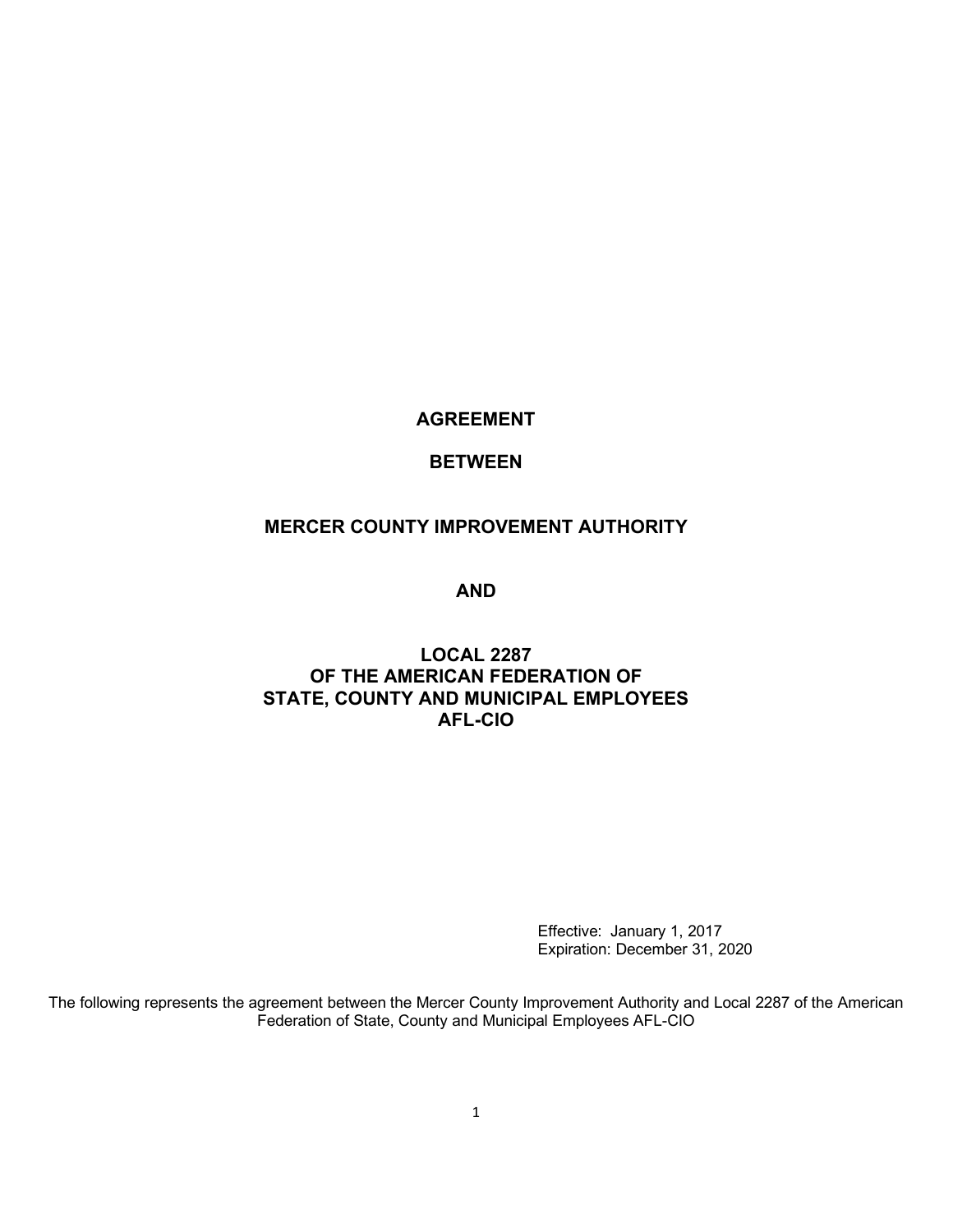# **TABLE OF CONTENTS**

#### Preamble

- 1. Recognition<br>2. Managemen
- Management Rights
- 3. Union Security
- 4. Grievance Procedure
- 5. Discipline/Discharge
- 6. Safety and Health
- 7. Work Rules
- 8. Work Schedules/Work Shifts
- 9. Overtime (MCIA Blue Collar and MCIA White Collar)
- 10. Pay Scales Rates of Pay
- 11. Emergency Call-in Time
- 12. Longevity<br>13. Paid Leav
	- Paid Leaves of Absence
		- 13.1 Bereavement Days
		- 13.2 Union Business Days<br>13.3 Occupational Iniury Le
		- 13.3 Occupational Injury Leave<br>13.4 Sick Leave
		- Sick Leave
		- 13.5 Sick Leave Buy Back
	- 13.6 Jury Duty Holidays
- 14. Absence Without Leave
- 15. Family and Medical Leave
- 16. Military Duty
- 17. Seniority
- 18. Holidays<br>19. Annual V
- **Annual Vacation Leave**
- 20. Work Uniforms (Blue Collar)
- 21. Insurance and Retirement Benefits<br>22. Classifications and Job Descriptions
- Classifications and Job Descriptions
- 23. Strikes and Lockouts
- 24. General Provisions
- 25. Separability and Savings
- 26. Term and Expiration
- 27. Fully Bargained and Exclusive Agreement
- 28. No Waiver of Breach<br>29. Construction of the A
- Construction of the Agreement's Provisions
- 30. Governing Law and Venue

## Appendixes

- A. Salary Range Code MCIA White/Blue Collar<br>B. Compensation Schedule MCIA White and Bl
- Compensation Schedule MCIA White and Blue Collar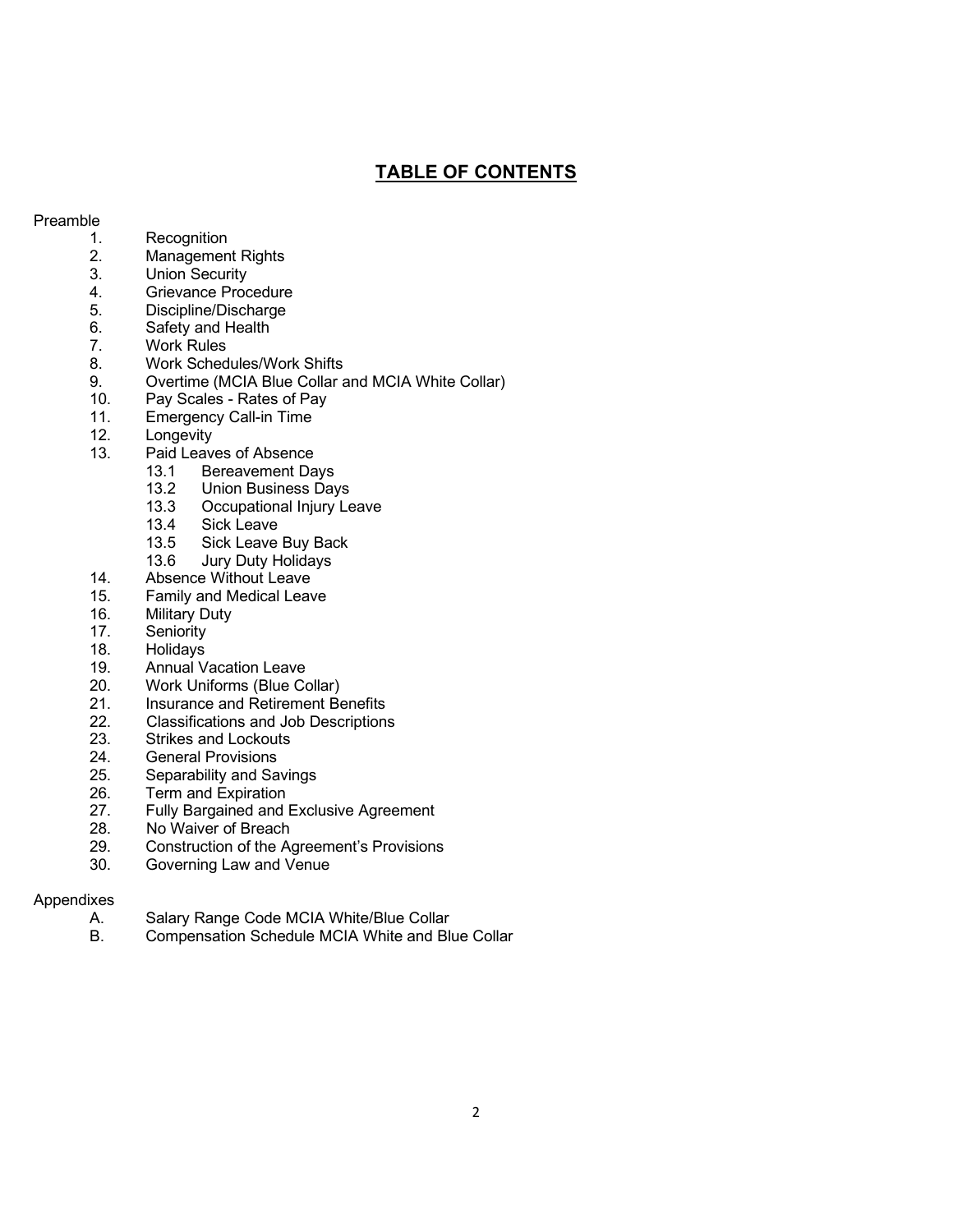#### **PREAMBLE**

This Collective Negotiations Agreement, commencing on January 1, 2017 between the Mercer County Improvement Authority (MCIA) , hereinafter referred to as the "Employer and/or MCIA," and Local Number 2287 of the American Federation of State, County, and Municipal Employees (AFL-CIO), hereinafter referred to as the "Union."

WHEREAS, the MCIA has voluntarily endorsed the practices and procedures of collective negotiations as a fair and orderly way of conducting its relations with its employees, insofar as such practices and procedures are appropriate to the functions and obligations of the MCIA to retain the right to effectively operate in a responsible and efficient manner and are consonant with the paramount interests of the County of Mercer, N.J., (The "County"), and its citizens; and

WHEREAS, the parties recognize that this Agreement is not intended to modify any of the discretionary authority vested in the County and The MCIA by the statutes and law of the State of New Jersey; and

WHEREAS, it is the intention of this Agreement to provide for the salary structure, fringe benefits, and employment conditions of employees covered by this Agreement, to prevent interruptions of work and interference with the efficient operations of the MCIA and to provide an orderly and prompt method for handling and processing grievances;

WHEREAS, the MCIA and the Union agree that the working environment should be characterized by mutual respect for the common dignity to which all individuals are entitled;

WHEREAS, the Employer and the Union entered into an Agreement on January 1, 2017 which Agreement was approved by the MCIA - Board of Commissioners.

NOW, THEREFORE, the parties agree with each other as follows:

#### **1. RECOGNITION**

1.1 The Employer recognizes the Union as the sole and/or exclusive bargaining agent for the purpose of establishing salaries, wages, hours, and other terms and conditions of employment for all of its employees in the classification listed under Appendix A hereto, and by reference made a part of this Agreement, and for such additional title classifications as the parties may later agree to include.

## **2. MANAGEMENT RIGHTS**

- 2.1 The Employer retains and may exercise all rights, powers, duties, authority, and responsibilities conferred upon and vested in it by the laws and Constitution of the State of New Jersey. Except lawfully as specifically abridged, limited, or modified by the terms of this Agreement between the Employer and the Union, all such rights, powers, authority, prerogatives of management, size and composition including, but not limited to determine policy, procedures, work force and manning requirements, the time, manner and method of work to be performed, the direction of the work force decisions involving efficiency and productivity, decisions to contract out of work and services, promotional criteria and procedures, disciplinary penalties and discharges and the right to promulgate and enforce reasonable and necessary rules and regulations governing the conduct and the activities of the employees are exclusively retained by the Employer.
- 2.2 MCIA employees are subject to mandatory payroll deductions including but not limited to federal and state income tax, Social Security Tax (FICA), Unemployment Insurance, the Public Employees Retirement System (pension) and Health Benefits Contributions. Other authorized deductions may be made on a voluntary basis and upon certification from the employee for deferred compensation, pension loans, life insurance or sunshine club.

#### **3. UNION SECURITY**

3.1 Upon receipt of a lawfully dated and executed written authorization from an employee, the Employer agrees to deduct the regular monthly union dues of such an employee from his pay and remit such deduction by the tenth day of the succeeding month to the official designated by the Union in dully notarized and dated writing, executed by an authorized officer of this Union, to receive such deductions. The Union will notify the Employer in writing of the exact amount of such regular membership dues to be deducted. Such deductions are defined and shall be made in compliance with "Title 52 of the Revised Statutes of the State of New Jersey," as amended by Chapter 345, P.L. 1981. The authorization shall remain in effect unless terminated by the employee who must give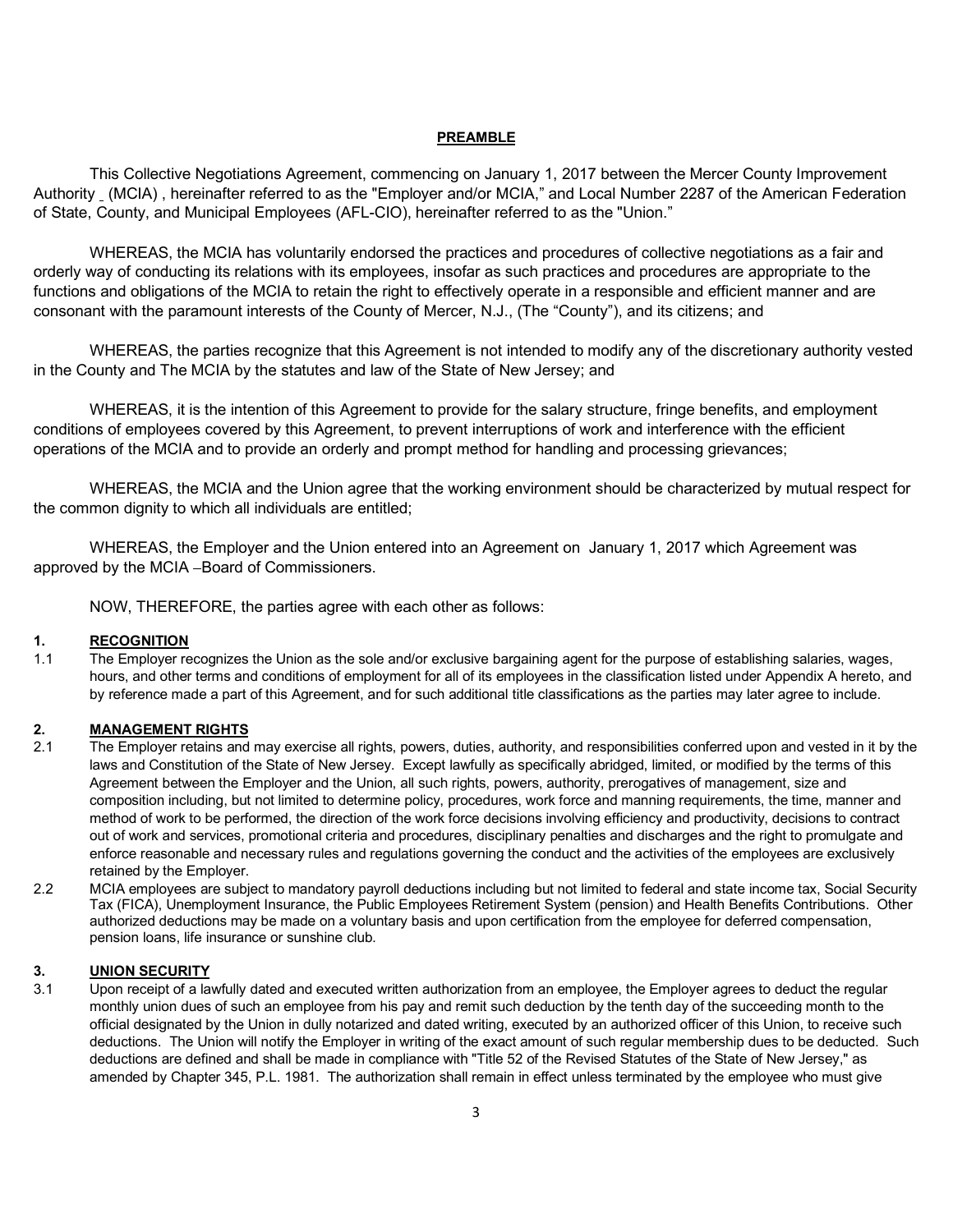written notice of such cancellation (notice of withdrawal) to the Employer and the Union. Such termination of dues deductions shall take place as of the January 1st or July 1st next succeeding the date on which dated and executed written notice of withdrawal is filed by an employee with the Employer and the Union.

- 3.2 Dues deduction for any employee covered by the terms and conditions of this Agreement shall be limited to AFSCME Local 2287. Existing written authorization for dues deduction to an employee organization other than AFSCME Local 2287 must be terminated within sixty (60) days of the date of execution of this Agreement.
- 3.3 Any employee in the bargaining unit on the effective date of this Agreement who does not join the Union within thirty (30) days thereafter, any new employee who does not join within thirty (30) days of initial employment within the unit, any employee previously employed within the unit who does not join within ten (10) days of reentry into employment within the unit, or any temporary employee who does not join within the date of satisfactory completion of the probationary period or the completion of a three (3) month period following the beginning of employment, whichever is sooner, shall as a condition of employment, pay a representation fee to the Union by automatic payroll deduction. The representation fee shall be in an amount equal to 85 percent of the regular Union membership dues, fees, and assessments as certified by the Union to the Employer. This clause is not applicable to Court employees.
- 3.4 The Union agrees to indemnify, defend and hold the Employer harmless against any and all claims, suits, orders, or judgments brought or issued against the Employer as a result of any action by the Employer under the provisions of this Article 3**.** Union Security. The Union agrees to, at all relevant times, maintain a "demand and return system" as shall than be required by all applicable law, as same may be amended.
- 3.5 The Union entitlement to the representation fee shall continue beyond the termination date of this Agreement so long as the Union remains the majority representative of the employees in the unit, provided that no modification is made to the provision by a successor agreement between the Union and the Employer.
- 3.6 The determination of the appropriate representation fees, those employees covered, payroll deduction provision, challenges to fair share fee assessments, time for fair share payments, and all other questions relating to the Agency Shop Law and its proper interpretation shall be made in accordance with Public Law 1979, Chapter 477, and N.J.S.A. 34:13A5.4 5.5 and 5.6 et seq.

# **4. GRIEVANCE PROCEDURE**

- 4.1 Exclusivity of Grievance Procedure The Grievance Procedure contained herein shall be the sole and exclusive remedy for all employee and employer Grievances concerning terms and conditions of employment, arising under or in connection with a Grievance (as defined below) filed pursuant to this Agreement, except where statute or decisional law provide for a different and exclusive agency or court jurisdiction:
	- a. In the event that a Grievance is filed pursuant to this Agreement and where said Grievance may be processed through arbitration, pursuant to the terms hereof, in that event the Grievant must irrevocably abandon and withdraw with prejudice and claim(s) or cause(s) of action in any and all other forums which include the facts of claims which in whole or in part are contained in the Grievance;
	- b. In the event that a Grievance is not filed on a claim which could in whole or in part, be processed through binding arbitration, pursuant to the terms of this Agreement, and the putative Grievant files that claim in any other legal, equitable, administrative or judicial forum, it is hereby stipulated and agreed that the other claim shall, upon application of the MCIA, be subject to dismissal with prejudice; and
	- c. Notwithstanding the foregoing Agreements concerning the exclusivity of the instant Grievances procedure, if an employee's claim of Grievance concerns, in whole or part, a claim alleging retaliation by the employer for the employee's lawful disclosure of information on the violation of any law, or rule, governmental mismanagement or abuse of authority, in that event the aggrieved employee shall, litigate his/her claim at arbitration, as available pursuant to the terms of this Agreement.
	- d. Nothing contained herein shall prevent the employer or the Union from seeking, in the New Jersey Superior Court, vicinage of Mercer, Law Division, and injunction or other Order of the Court, to preserve the status-quo-ante of the res of a dispute, pending arbitration hereunder or an Order barring arbitration.
- 4.2 Grievance Defined A Grievance is defined as follows:
	- a. A claimed breach, misinterpretation or improper application of specific terms of this Agreement, or
	- b. A claimed violation, misinterpretation or misapplication or work rules, orders and regulations, any of which govern an employee's terms and conditions of employment, which are not managerial prerogatives and which are not otherwise the sole and exclusive province of the employer pursuant to this Agreement or Law, and
	- c. Minor Disciplinary Actions, defined as warnings, dismissals, reprimands, suspensions may be grieved. Only major disciplines of 5 days suspension or more may be taken to arbitration.

## 4.3 GRIEVANCE PROCESS

a. Step One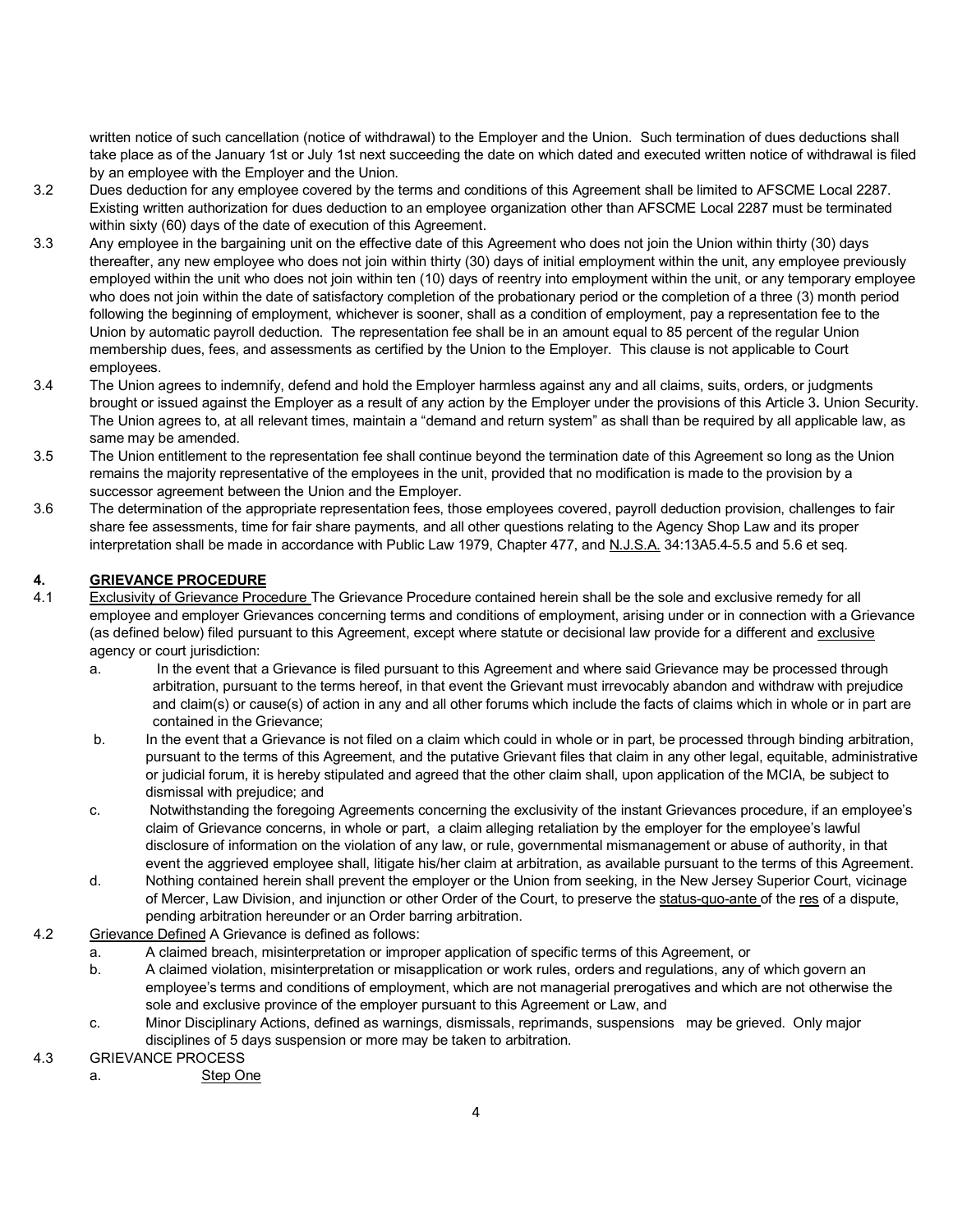An Employee with a grievance shall within ten (10) calendar days of the occurrence of the event grieved present the same to his immediate supervisor. After full disclosure of the facts surrounding the event being grieved, the immediate superior must make every earnest effort to reach a satisfactory settlement with the Employee and Griever. The immediate supervisor shall render a decision within five (5) calendar days of his/her receipt of the grievance.

#### b. Step Two

In the event the grievance is not resolved in Step One, the employee shall reduce the grievance and decisions respectively to writing and file same with the person in charge of the unit to which the Employee is assigned within five (5) calendar days of his/her receipt of the matter and all reports related thereto. The person in charge shall respond within five (5) working days.

#### c. Step Three

In the event the grievance is not resolved in Step Two, the union shall determine if matter and all reports shall be submitted to the Executive Director and request a hearing.

- d. Step Four
	- 1. If the grievance is not settled through the preceding steps, either the Union or the MCIA may refer the matter to the Public Employment Relations Commission within thirty (30) calendar days after determination of the Step Three preceding. The Arbitrator or Arbitrators shall be selected in accordance with the rules of PERC and the expense of the Arbitrator shall be borne equally by the parties hereto, provided, however, that each party shall bear the expense of producing witnesses, testimony of evidence for his/her presentation, as well as the cost of a transcript proceeding order at his/her/its request.
	- 2. The Arbitrator or Arbitrators shall be strictly bound by the specific provisions of this Agreement and restricted to the application of the facts presented to him/her and relevant to the grievance. He of she shall have no authority to amend or modify, in any way, the provisions of this Agreement or any amendment or supplement hereto. The Arbitration hearing shall not accept or decide any matter in dispute which is subject to the jurisdiction of the New Jersey Department of Personnel or The Merit System Board. The decision of the Arbitrator shall be final and binding.
	- 3. The time limits expressed herein shall be strictly adhered to. If any grievance has not been initiated within the time limits specified, the grievance shall be deemed to have been waived and abandoned. If any such grievance is not processed to the next succeeding step in the grievance procedure within the time limits prescribed, then the disposition of the grievance at the last preceding step shall be deemed to be conclusive. Nothing herein shall prevent the parties from mutually agreeing to extend or contract the time limits provided for in the Grievance Procedure. A failure to respond at any step within the provided time limits shall be deemed a denial.
	- 4. The Authority agrees to provide a copy of any incident report or written reprimand that is to be included in an employee's personnel record to the affected employee. Further, said employee shall have the right to respond in writing to the incident report or written reprimand, a copy of said written response to be placed in the employee's personnel record file.

## **5. DISCIPLINE/DISCHARGE**

5.1 It is expressly understood that the employer shall have the right to discipline or discharge any employee for however, the Employer agrees that it shall not discipline or discharge any employee covered by the terms of the Agreement without just cause.

#### **6. SAFETY AND HEALTH**

- 6.1 The Employer shall endeavor at all times maintain safe and healthful working conditions to the limit required by applicable law and will provide employees with wearing apparel, tools, or devices deemed necessary in order to ensure their safety and health. When such materials are issued, they shall be used. Failure to utilize said safety materials when issued shall be cause for disciplinary action.
- 6.2 The Employer and the Union shall each designate a safety committee member and two alternates. It shall be the joint responsibility of the members or their alternates to investigate allegedly unsafe and unhealthful conditions. The members or their alternates shall meet periodically as necessary to review conditions in general and to make recommendations to either or both parties when appropriate. The safety committee member representing the Union or one of his alternates, with the previously acquired approval of the Employer, shall be permitted reasonable opportunity to visit work locations throughout the Employer's facilities for the purpose of investigating safety and health conditions during working hours with no loss of pay.

# **7. WORK RULES**

7.1 The Employer may establish reasonable rules of work and conduct for employees. Such rules shall be equitably applied and enforced.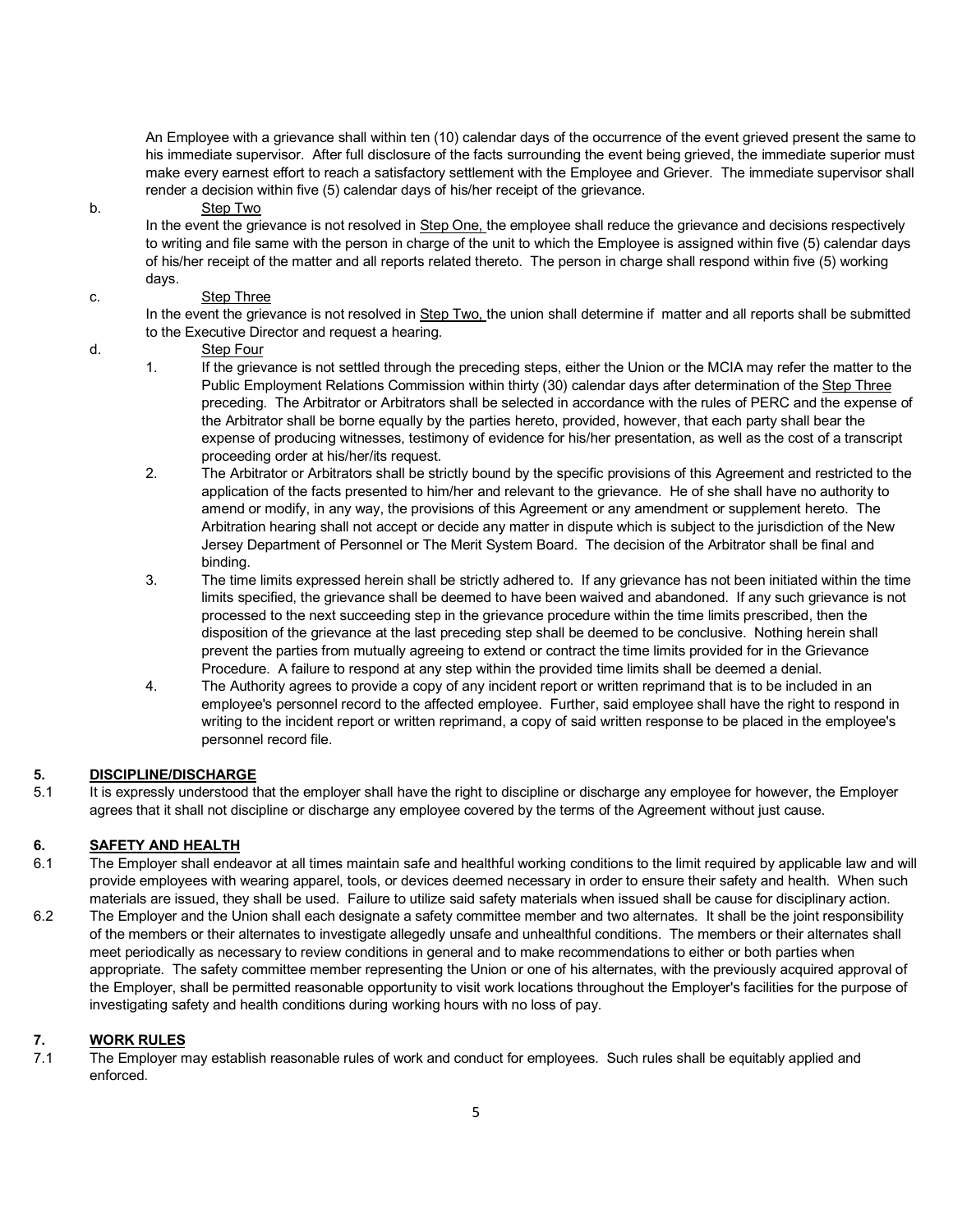# **8. WORK SCHEDULES/WORK SHIFTS**

- 8.1 The workweek shall consist of five (5) consecutive days, Monday through Friday, inclusive except for employees in continuous operations. A continuous operation is defined as an operation where the nature of the work provides for more than an eight (8) hour period per day and/or more than five (5) days per week. Any exception to the work schedules as outlined above may be made by the Employer and the Union by mutual agreement.
- 8.2 Where the nature of the work involved requires continuous operations, employees will have their schedules arranged in a manner, which will reasonably attempt to achieve the goal that, on a rotation basis, that all employees will have an equal share of Saturdays and Sundays off, distributed evenly through the year.
- 8.3 The normal work shifts for all employees covered by this Agreement shall be as follows:
	- a. MCIA White Collar (MCW) - seven (7) hours per day with one (1) hour unpaid lunch.
	- b. MCIA Blue Collar (MCB)- seven (7 ) hours per day with one (1) hour paid lunch period.

# *Enforcement:*

## *Solid Waste Enforcement Officer(s):*

Weekly work schedule is determined on a rotational basis.

*Example:* Enforcement Officer "A" is scheduled 6am to 2pm for a said week. He/she will work 5 days a week, Tuesday to Saturday, paid for 8hrs a day. (Note: Officer is paid for lunch) Officer "B" covers that week's Monday 6am to 2pm shift. Officer "B" resumes normal schedule for the rest of the week. (8:30am to 4:30pm Tuesday to Friday) Officer "C" would work a normal schedule for said week. (8:30am to 4:30pm Monday to Friday)

The following week Officer "B" would be scheduled for the early shift with Officer "C" covering Monday's 6am to 2pm shift. Meanwhile Officer "A" resumes a normal work schedule. The next week Officer "C" would be schedule for the early shift. This continues throughout the year on a rotational basis.

# *Transfer Station:*

# *Scalemaster(s):*

Weekly work schedule is determined on a rotational basis.

*Example:* Scalemaster "A" is scheduled 6am to 2pm for a said week. He/she will work 5 days a week, Tuesday to Saturday, paid for 8hrs a day. (Note: Scalemaster is paid for lunch) Scalemaster "B" covers that week's Monday 6am to 2pm shift. Scalemaster "B" is then schedule to work the closing shift for the rest of the week. (10:00am to 6:00pm Tuesday to Friday)

8.4 The starting times of work shifts shall be determined by the Employer on January 1, and July 1of each year without prior consultation with the union. Emergency or exigency assignments may be made, at any time, without prior consultation with the Union.

8.5 Employees are entitled to two fifteen (15) minute breaks during each shift (one in the morning and one in the afternoon). In no instance may this break be taken immediately proceeding or following the lunch period. Employees who are required to work beyond regular quitting times shall receive a fifteen (15) minute break time when the period of work beyond the regular shift exceeds Three (3) hours. Break time shall not be accumulated and shall not interfere with operational needs.

## **9. OVERTIME- (MCIA Blue Collar)**

- 9.1 Time and one-half the **full time** employee's regular rate of pay shall be paid for all work performed by full-time employees under any of the following conditions, but compensation shall not be paid twice for the same hours.
	- a. All work performed in excess of the following weekly work schedule:
		- 1. MCIA Blue Collar 40 through 48 hours.

9.2 Double time the employee's regular rate of pay shall be paid for work performed under the following conditions:

- a. All work performed on Sunday, excepting continuous operations.
	- b. All consecutive hours of work performed in excess of sixteen (16) consecutive hours.
	- c. All non-scheduled work performed on a holiday outside of an employee's normally scheduled work shift when an employee is called in to work because of a natural emergency (i.e., snow, ice and wind storms, flooding conditions, as defined by the employee's department head).
	- d. MCIA Blue Collar- 49 hrs and above
	- e. All work performed on a holiday.
- 9.3 Authorized sick days, vacation days, personal days, or any other authorized leaves of absence with pay are considered workdays for the purpose of computation of overtime payments in Paragraphs 9.1 and 9.2 above.
- 9.4 **Part-time employees** are exempted from the overtime provisions and 9.1 and 9.2 above. They shall be compensated for all hours worked in accordance with the following schedule:
	- a. MCIA Blue Collar Compensation shall be paid at the employee's straight-time hourly rate of pay for the first 40 hours worked weekly. Overtime compensation at the rate of time and one-half an employee's straight-time hourly rate of pay shall be paid for all work performed in excess of 40 through 48 hours weekly.
- 9.5 Specific operations shall be exempted from the overtime provisions outlined in Paragraphs 9.1 and 9.2 above by mutual agreement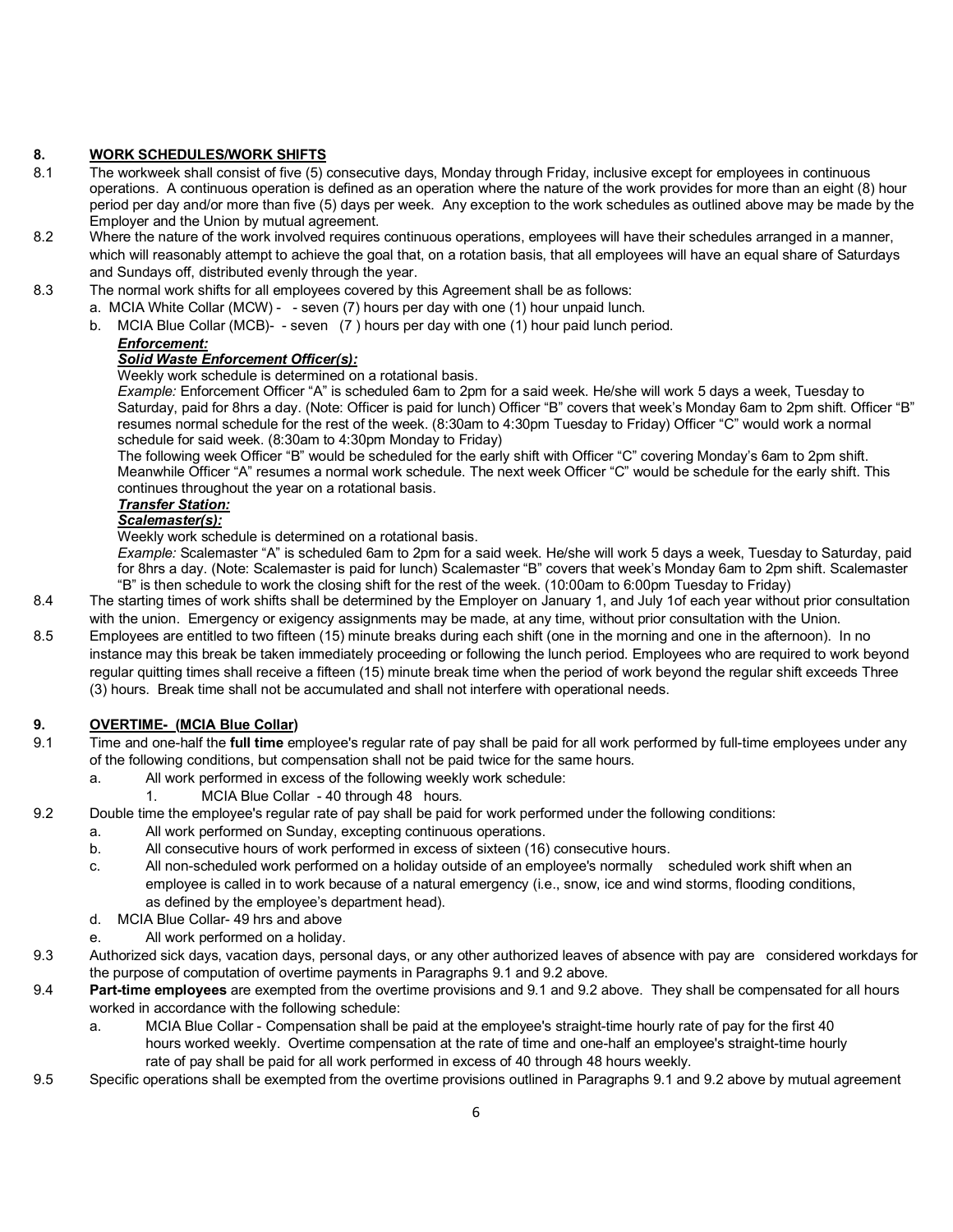between the Employer and the Union.

- 9.6 Overtime opportunities will be distributed as equally as possible, based upon availability, skill and ability among employees in the same job classification, department, division, and shift. It is understood that nothing in this clause shall require payment for overtime hours not worked.
- 9.7 Employees may elect to take compensatory time in lieu of overtime. However, no employee may accumulate more than 240 hours of compensatory time. Compensation time in excess of 240 hours must be paid out at the earliest opportunity. The base rate of pay for calculating compensatory time payouts shall be the employee's base pay rate at the time the compensatory time was earned. Overtime earned and booked as compensatory time shall be entered pursuant to clauses 9.1 or 9.2 as applicable. Upon separation an employee will be paid for their accumulated comp. and vacation time.
- 9.8 All work performed by all employees, covered under this agreement, for special events, on non-normally schedule work hours may receive compensatory time as determined by the affected employee's choices. Special events are not considered workdays for the purpose of computation of overtime payments.

#### **(MCIA White Collar)**

- 9.9 Time and one-half a full time employee's regular hourly rate of pay shall be paid for all authorized overtime work performed by fulltime employees under any of the following conditions, but compensation shall not be paid twice for the same hours.
	- a. All work performed in excess of Forty (40) through 48 hours in a workweek, except as otherwise provided in Paragraph 9.10 below.
	- b. All work performed on a Saturday.
- 9.10 Double time the employee's regular hourly rate of pay shall be paid for all authorized overtime work performed under the following conditions:
	- a. All work performed on Sunday.
	- b. All consecutive hours of work performed in excess of sixteen (16) consecutive hours.
	- c. MCIA White Collar- 49 hours and above
	- d. All work performed on a holiday.
- 9.11 Authorized overtime work performed beyond the normal work schedule shall be calculated and paid in the following manner:
	- a. From the sixteenth minute through the thirtieth minute of authorized overtime, a one-half hour overtime payment.
	- b. From the thirty-first minute and thereafter of all authorized overtime, payment for all overtime worked, commencing with the termination of the normal work schedule through the termination of authorized overtime assignment.
- 9.12 Authorized sick days, vacation days, personal days, or any other authorized leaves of absence with pay are considered work days for the computation of overtime payments in Paragraphs 9.9 and 9.10 above.
- 9.13 Part-time employees are exempted from the overtime provisions of 9.9 and 9.10 above. They shall be compensated for all hours worked in accordance with the following schedule:
- 9.14 Compensation shall be paid at the employee's straight-time hourly rate of pay for the first 40 hours worked weekly, excluding meal periods. Overtime compensation at the rate of time and one-half an employee's straight time hourly rate of pay shall be paid for work performed in excess of 40 hours weekly, excluding meal periods.
- 9.15 All Employees covered by the provisions of this Article shall be entitled to elect to be paid for authorized overtime hours worked in accordance with Paragraphs 9.9, 9.10 and 9.11 above or to be given compensatory time off on an hour for hour basis. Subject to the limitations and conditions contained herein. Upon separation an employee will be paid for their accumulated comp. and vacation time.
- 9.16 Overtime opportunities will be distributed as equally as possible based upon availability, skill and ability, according to seniority among those employees within a division who regularly perform such work. It is understood that nothing in this clause shall require payment for overtime hours not worked.
- 9.17 All work performed by all employees, covered under this agreement, for special events, on non-normally schedule work hours may receive compensatory time as determined by the choice of the employee. Special events are not considered workdays for the purpose of computation of overtime payments.

#### **10. PAY SCALES - RATES OF PAY**

- 10.1 The rates of pay for all employees covered by this Agreement for calendar years 2017, 2018, 2019 and 2020 shall be set forth in the Compensation Schedules attached as Appendixes B through C. Part-time employees (employees working twenty (20) hours a week or more) will receive **pro-rated** wages and benefits.
- 10.2 During the term of this Agreement, the compensation schedule will not be changed unless by mutual consent of the Employer and the Union.
- 10.3 The salary package for calendar years, 2017 through December 31, 2020 shall be as follows: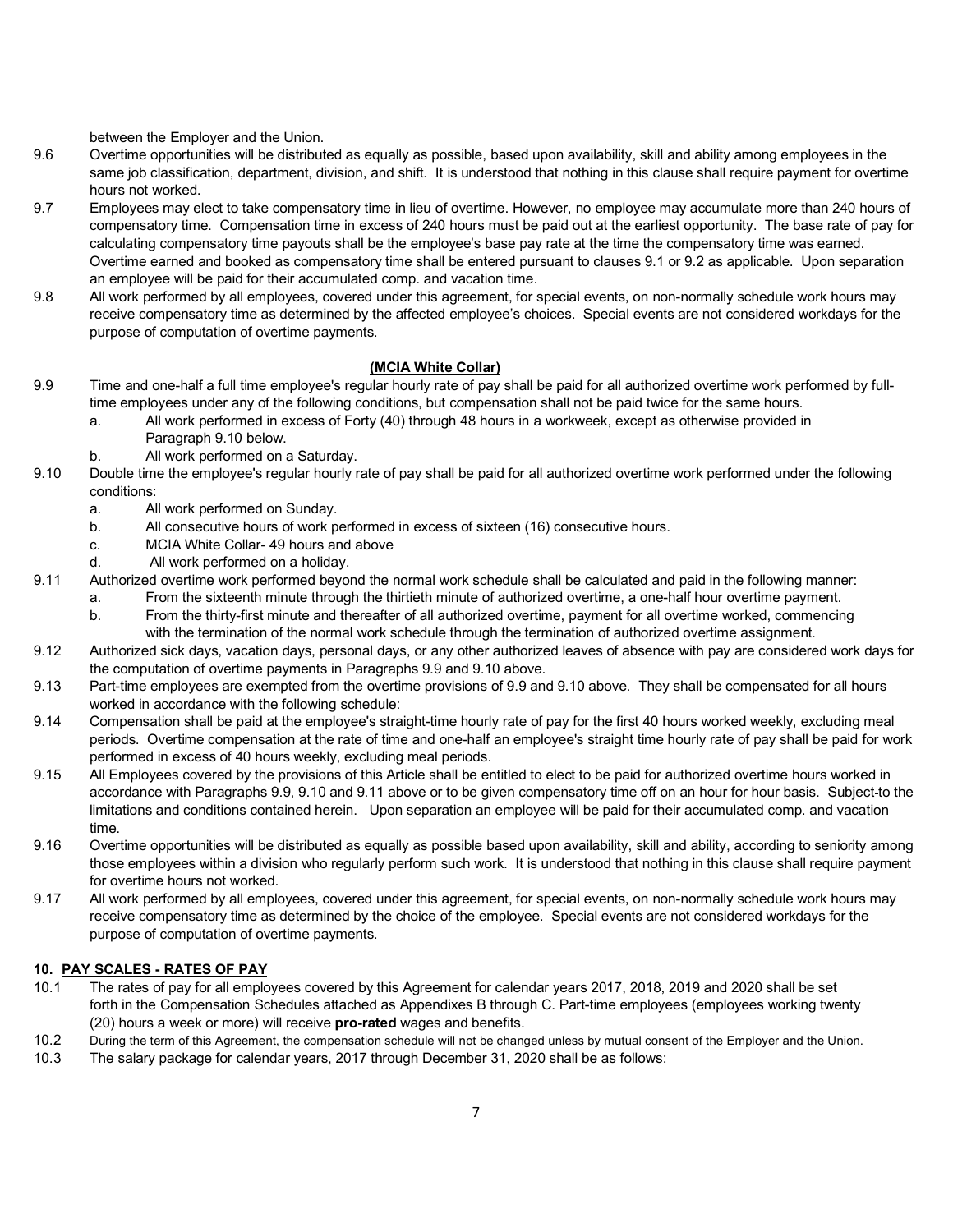- a. Effective and retroactive to January 1, 2017, employees at max step will receive a one percent (1.0%) salary increase. Effective July 1, 2017, all employees in grade January 1, 2017 shall receive one increment on the step guide within the salary range for their respective title as set forth in the compensation schedule attached.
- b. Effective and retroactive to January 1, 2018, all employees will receive a three percent (3.0%) salary increase. There shall be no step movement in 2018.
- c. Effective January 1, 2019, all employees will receive a one percent (1.0%) salary increase. There shall be no step movement in 2019.
- d. Effective Janurary 1, 2020, employees at max step will receive a six tenths of one percent (0.6%) salary increase. Effective July 1, 2020, all employees in grade January 1, 2020 shall receive one increment on the step guide within the salary range for their respective title as set forth in the compensation schedule attached.
- 10.4 A MCIA Blue Collar employee who performs work in a higher pay classification other than his own for at least four (4) hours in any work day shall receive the higher rate of pay for such work for the period of time it is performed and his salary shall be adjusted to the step in the range of the higher pay classification which reflects a minimum of five (5) percent salary increase above his present salary, and in no instance would an employee receive less than his present salary.
- 10.5 A MCIA White Collar employee who performs work in a higher pay classification other than his own shall have his salary adjusted to the step in the range of the higher pay classification which reflects a minimum of five (5) percent salary increase above his present salary, provided however, such assignment is authorized by the Department Director/Chief, and the Executive Director.

#### **11. EMERGENCY CALL-IN TIME**

11.1 Any employee who is called in on an emergency basis other than his regularly scheduled shift shall be guaranteed not less than four (4) hours pay at the contract rate provided.

#### **12. LONGEVITY**

- 12.1 Every full-time employee of the Authority shall be paid longevity payments on a prorated basis with each salary check during the calendar year, and such longevity payment shall be considered in the total with the salary for pension purposes.
- 12.2 Employees having completed five (5) years of continuous full-time service will have added to their gross per annum pay an additional \$300 commencing with the first pay of the first full pay period following said anniversary of hire, and for the completion of each additional five (5) years of continuous service calculated in the same manner using employees' anniversary dates, shall have added to their gross per annum pay additional monies as cited in 12.2.
- 12.3 The longevity payment schedule is as follows:

| 5 year  | \$300  |
|---------|--------|
| 10 year | \$900  |
| 15 year | \$1350 |
| 20 year | \$1850 |
| 25 year | \$2300 |
| 30 year | \$2700 |
| 35 year | \$3000 |
| 40 year | \$3500 |
|         |        |

Such additional longevity payments shall be paid notwithstanding the maximum salary provided for such employment.

## **13. PAID LEAVES OF ABSENCE**

13.1 Bereavement Days-In the event of the death of a member of the immediate family of any employee covered by this Agreement, the immediate family being mother, father, sister, brother, spouse, child, mother-in-law, father-in-law, grandparents, grandchild or any other relative living in the household of the employee, said employee shall be excused for a period not to exceed five (5) consecutive working days in a (7) seven-day period for bereavement purposes beginning with the day of death or the day after the day of death. The employee will be paid his regular hourly rate of pay for any such days of excused absence which occur during his normal work week, but in no event more than eight (8) hours straight pay (MCIA Blue Collar), or seven (7) hours straight pay (MCIA White Collar) for any one (1) day.

In the event of death of a stepparent, step grandparent, step grandchild, stepchild, brother-in-law, sister-in-law, said employees shall be excused for one day paid leave of absence. The employer shall have the right to request proof of death and or living arrangments whenever said proof shall appear reasonable.

13.2 Union Business- An employee who is duly authorized in writing to be a representative of the Union shall be granted a leave of absence with pay for the time necessary to conduct Union business or attend conventions. The Union shall be authorized an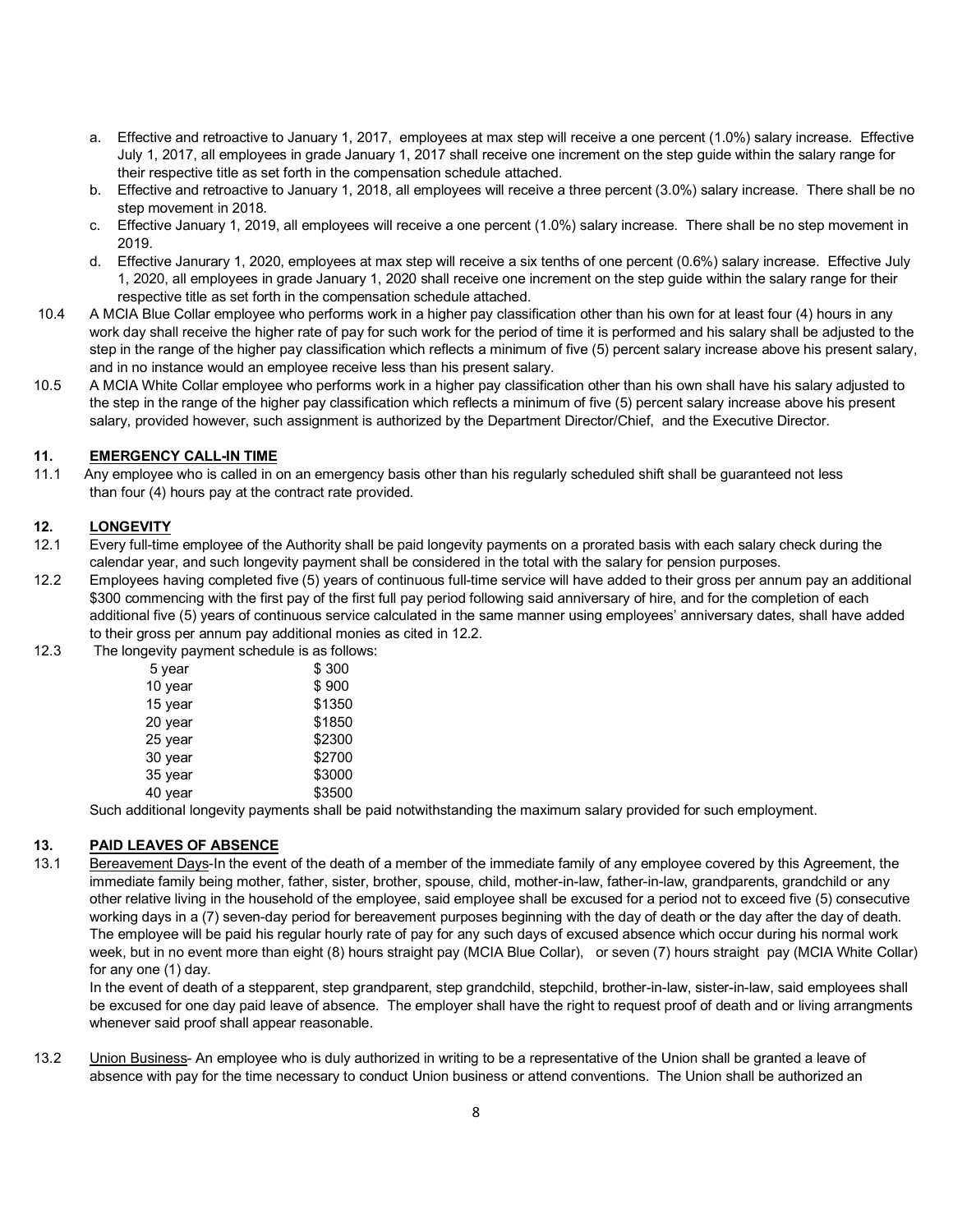aggregate of no more than ten (10) days in any calendar year for the above purpose, provided a request for such days is made in writing and authorization granted by the Executive Director. The Union President and/or his/her designee shall be allowed such time off as is necessary to conduct intra-county Union business, provided that prior approval is requested and authorization granted by the Division Director.

- 13.3 Occupational Injury Leave- Any employee who is disabled because of occupational injury or illness shall be covered by the provisions of the Authority's adaptation of the New Jersey Workers' Compensation Law from the day after the date of injury or illness and shall be eligible for a leave of absence for the entire period of disability as certified by MCIA's physician on initial or, at MCIA's sole discretion, on reexamination(s). This adaptation shall be 70% of the employee's wage, with no maximum salary cap. Employees on an authorized leave of absence shall be paid temporary workers' compensation benefits as set by law and by the Division of Worker's Compensation for the period of their disability commencing the day after the date of the injury or illness. 13.4Sick Leave- All full-time permanent, full-time temporary or full-time provisional employees shall be entitled to sick leave with pay
	- a. Paid Sick Leave may be utilized by employees when they are unable to perform their work by reason of personal illness, maternity, accident, or exposure to contagious disease. Paid Sick leave may also be utilized for up to five (5) days per year for the attendance by the employee upon a member of the immediate family who is seriously ill. Sick leave may be taken in hourly units.
		- b. The sick leave with pay shall accrue to any full-time permanent employee on the basis of one working day per month during the remainder of the first calendar year of employment after initial appointment and fifteen (15) working days in every calendar year thereafter, said fifteen (15) days to be credited effective January 1 of each succeeding year
		- c. Any amount of sick leave allowance not used in any calendar year shall accumulate to the employee's credit from year to year to be used if and when needed for such purpose.
		- d. An employee shall not be reimbursed for accrued sick leave at the time of termination of his employment excepting as provided under Article entitled, "Insurance and Retirement Benefits."
		- e If an employee is absent for reasons that entitle him to sick leave, **the employee's supervisor shall be notified, by the employee, as of 30 minutes prior to the employee's usual reporting time**, except in those situations where notice must be made prior to the employee's starting time in compliance with specific department regulations.
			- (1) Failure to so notify his supervisor shall be cause for denial of the use of sick leave for that absence and further disciplinary action.
		- (2) Absence without proper notice for five (5) consecutive days shall constitute a resignation not in good standing. f. Transfer Station Personnel and Enforcement Officers
			- In case of an **emergency call out**, the Scale Master and Enforcement Officer that are scheduled to open the Mercer County Transfer Station must follow the following procedures or face automatic termination:
				- (1) **Scale Master:**
					- Must call 1hr before the scheduled opening time.
					- Call Transfer Station Operations Manager
					- (Operations Manager will then call scheduled early morning Enforcement Officer first, if unable to reach early morning Enforcement Officer, Operations Manager will then call Principal Enforcement Officer).
					- If unable to reach Transfer Station Operations Manager, then Scale Master must call Principal Enforcement Officer.
						- o (Principal Enforcement Officer will then call the scheduled Enforcement Officer.)
					- If unable to reach Principal Enforcement Officer, then Scale Master must call scheduled Enforcement Officer.
					- If unable to reach scheduled Enforcement Officer, then Scale Master must call Senior Enforcement Officer.
					- If unable to reach Senior Enforcement Officer, then Scale Master must call an Enforcement Officer. (A list of Enforcement Officers, listed by seniority, will be provided.)

**Note:** Scale Master must speak to one of the abovementioned personnel or repeat said procedure. If Scale Master does not speak to one of the abovementioned personnel then he or she must report to the Transfer Station to ensure the facility is open on time.

## **(2) Enforcement Officer:**

- Must call 1hr before the scheduled opening time.
- Call Principal Enforcement Officer.
- (Principal Enforcement Officer will then contact the scale house to ensure the Transfer Station is open or report to the scale house.)
- g. The Employer may require proof of illness or injury of an employee on sick leave or Workers' Compensation whenever such requirements appear reasonable. Abuse of sick leave shall be cause for disciplinary action. The MCIA may also require the employee to be examined or reexamined, at any reasonable time by MCIA's physician(s) and to provide MCIA's physician(s) with requested medical records. The MCIA shall pay the cost of examinations it requires, by its own physician.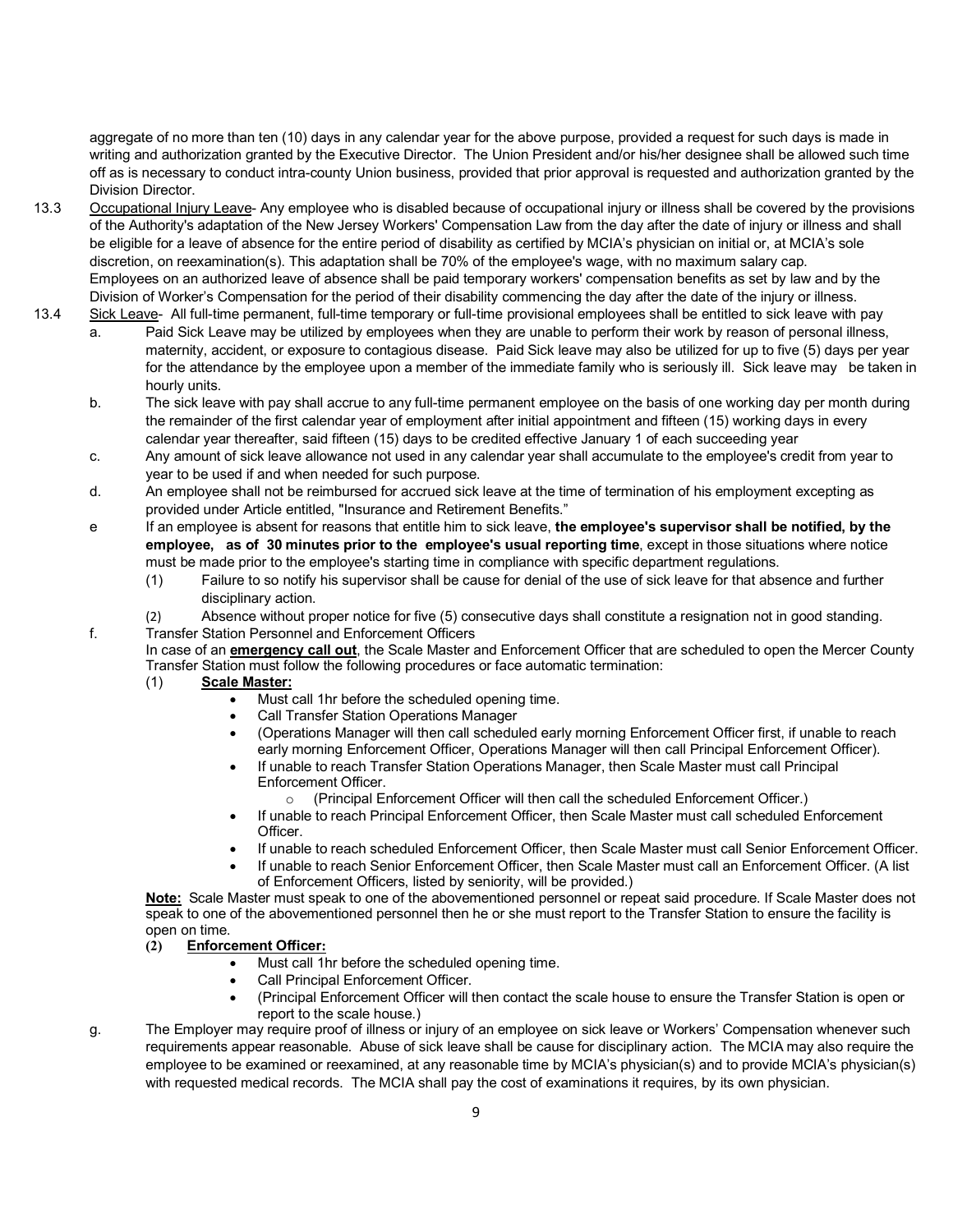- (1) In case of leave of absence due to exposure to contagious disease, a certificate from the Department of Health shall be required, both to verify the need for leave and to return to work.
- (2) The Employer may require an employee who has been absent because of personal illness, as a condition of his return to duty, to be examined by the County Physician or by a physician designated by the County Physician. Such examination shall establish whether the employee is capable of performing his normal duties without limitations and that his return will not jeopardize the health of the other employees.
- h. Part-time permanent employees will earn sick time on the basis of one day earned for every 20 full days worked.
- i. Part-time temporary, part-time provisional, seasonal, or hourly paid employees shall not be entitled to sick leave.
- j. Sick leave credits shall continue to accrue while an employee is on leave with pay and authorized leave of absence due to work-related injury or illness. Credits shall not accrue while an employee is on any leave without pay except active military leave.
- k. Nothing contained in this Agreement shall limit or prevent the MCIA from instituting a lawful sick leave and/or Workers' Compensation verification policy(ies).
- 13.5 Sick Leave Buy Back- Full time employees having accumulated ten (10) or more of their fifteen (15) sick days for that year, will have the option of being paid five (5) days wages in lieu of carrying over five (5) of their sick days. Any employee wishing to exercise the sick leave buy back option must exercise this option by December 1 of the year in which the requirements have been met. An employee shall make this request in writing to the Payroll/Benefits Manager. Any decision to exercise this option subsequent to December 1 of the year in which the requirements have been met shall not be considered.
- 13.6 Jury Duty- All employees covered by the terms of this Agreement shall be granted a leave of absence with pay when required to serve on jury duty. Employees granted this leave of absence shall be required to return or reimburse the Employer for any jury fees or compensation received by them for serving on jury duty.

In the event that an employee serving on jury duty is given advance notice that he is not to report for jury duty on any specific day, said employee shall report for work at his normal starting time. Should an employee serving on jury duty be released from jury duty prior to 12:00 noon on any specific day, he shall be required to report to work for the remainder of his shift.

In the event that an employee serving on jury duty is released after 12:00 noon, said employee shall not be required to report to work for the remainder of his shift.

For the purposes of this Article, any employee who is called upon to serve jury duty shall have his work schedule adjusted, if necessary, to place him on the normal (daytime) shift for the period of time he is required to serve jury duty. Request for jury duty leave must be filed in advance with their Department Director

## **14. ABSENCE WITHOUT LEAVE**

- 14.1 Any unauthorized absence of an employee from duty shall be an absence without leave and is cause for disciplinary action and/or termination.
- 14.2 Leave granted for a particular reason and used for a purpose other than that for which such leave was granted, shall be unauthorized absence and may be cause for disciplinary action and/or termination.

## **15. FAMILY AND MEDICAL LEAVE**

- 15.1 General Policy. There may be occasions when an employee requests to be temporarily relieved of his or her work responsibilities for family or medical leave. In such instances, the MCIA will grant leaves of absence in accordance with the requirements of the federal Family Medical Leave Act ("FMLA") and New Jersey Family Leave Act ("FLA"). Under the FMLA, eligible employees who request leave because of (i) the birth, adoption or placement of child in foster care with employee; (ii) the employee's serious health condition; or (iii) the serious health condition of the spouse, child or parent of the employee, will be granted unpaid family or medical leave of up to twelve (12) weeks in any twelve (12) month period. Under the FLA, eligible employees who request leave because of (i) the birth or adoption of a child, or (ii) the serious health condition of the spouse, child or parent of the employee, will be granted unpaid family or medical leave of up to twelve (12) weeks in any twenty-four (24) month period. Leave under either the FMLA or the FLA provides the employee with certain assurances of job security and continued employee benefits during the leave.
- 15.2 Eligibility. Full-time (and some part-time) employees maybe eligible for family or medical leave if they meet the requirements set forth below:
	- a FMLA. Employees are eligible for FMLA leave if:
		- (1) They have worked for the MCIA for at least 12 months; and
		- (2) They have worked at least 1250 hours during the 12-month period immediately preceding the start of the requested leave.
	- b FMLA: Employees are eligible for FLA leave if:
		- (1) They have worked for the MCIA for at least 12 months; and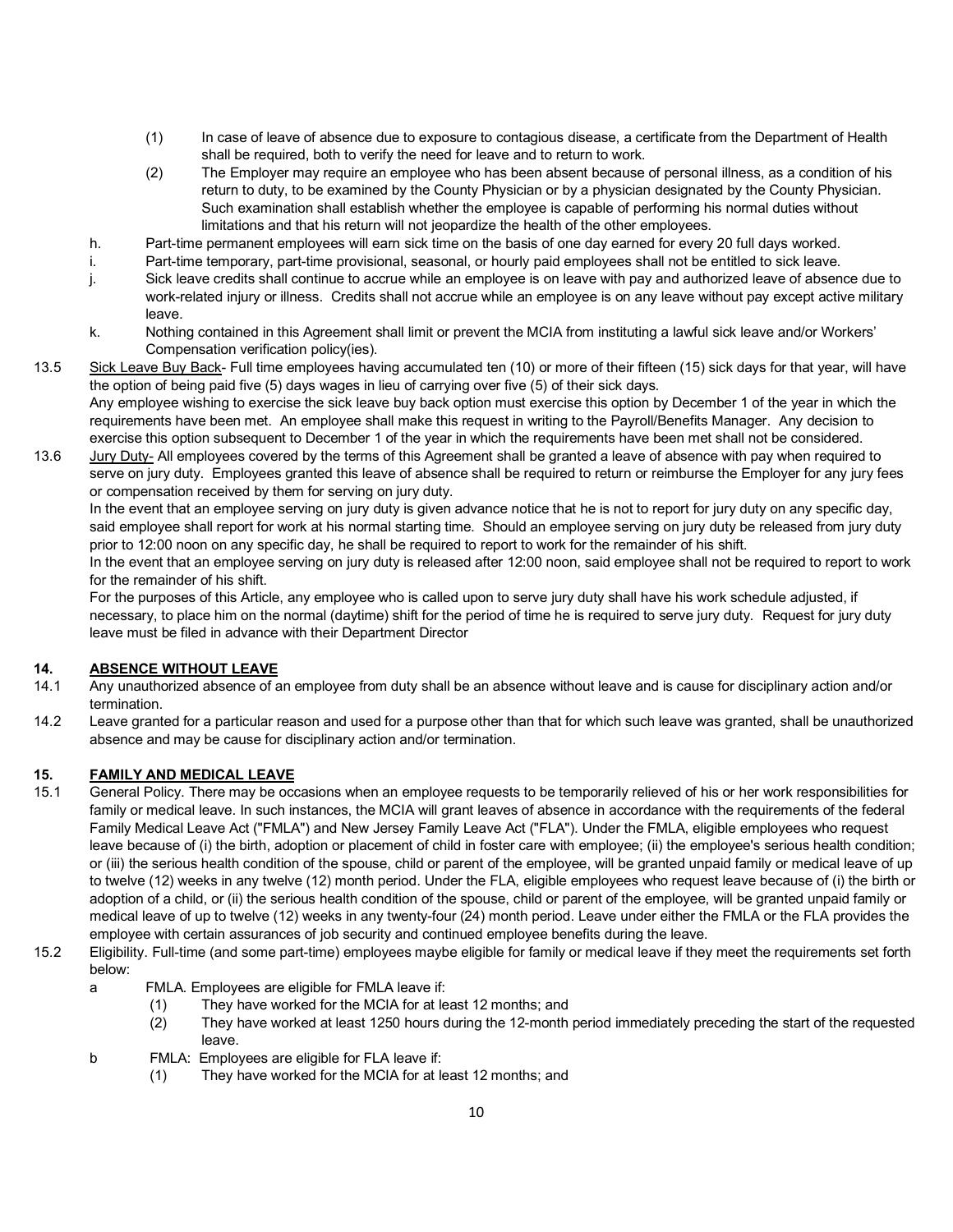(2) They have worked at least 1000 hours during the 24-month period immediately preceding the start of the requested leave.

- 15.3 12 or 24 Month Period**.** The MCIA will use a rolling 12 or 24-month period to measure eligibility for requested leave under either the FMLA or the FLA. This means that the 12-month period under the FMLA or the 24-month period under the FLA will be measured backwards from the date on which the leave is requested to commence.
- 15.4FMLA Leave Entitlement vs. FLA Leave Entitlement:
	- a FMLA Leave. May be taken for the following reasons:
		- (1) The birth, adoption or placement in foster care of a child;
		- (2) The employee's serious health condition; or
		- (3) The serious health condition of the spouse, child or parent of the employee.
		- b FLA Leave: May be taken for the following reasons
			- (1) The birth or adoption of a child; or placement in foster care of a child.<br>(2) The serious health condition of the spouse, child or parent of the
				- The serious health condition of the spouse, child or parent of the employee

If an employee requests leave that is covered by both the FMLA and the FLA, the leave simultaneously counts against the employee's entitlement under both acts. For example, if the employee requests leave for the birth of a child, such leave would be covered under both the FMLA and the FLA. The employee would therefore only be entitled to a total of 12 weeks leave. If, however, the employee requests leave that is only covered by the FMLA, it shall not abridge the employee's right to request leave for reasons allowed under the FLA. This means that in certain limited circumstances, the employee may be entitled to up to twenty-four (24) weeks leave in a twelve (12) month period. For example, if the employee requests leave to care for his/her own serious health condition, such leave would only be covered by the FMLA. The employee could then request an additional 12 weeks for reasons allowed under the FLA, such as to care for a family member with a serious health condition.

- 15.5 Definition of "Serious Health Condition": An illness, injury, impairment or physical or mental condition that involves:
	- a. inpatient care in a hospital, hospice or residential medical care facility, or
	- b. continuing treatment by a health care provider.

## 15.6 Procedure.

- a. Notice. To the extent possible, advance written notice of a request for family or medical leave is required. When the need for leave is foreseeable, request for leave under this policy must be submitted in writing to the Department Head and the MCIA's Personnel Office at least thirty (30) days prior to the date on which the employee wishes to commence leave. Forms are available in the MCIA's Personnel Office for this purpose. If it is not possible to give thirty (30) days notice, then the employee must provide as much written notice as is possible. When the leave is for a planned medical treatment, the employee should endeavor to schedule the leave so as not to unduly disrupt his or her work. Employees seeking an extension of approved leave time must submit their request to the Department Head and the Personnel Office at least one (1) week prior to the expiration of the approved portion of his or her leave.
- b. Medical Certification: Medical certification of the need for leave is required where the leave is due to the serious health condition of the employee or the employee's spouse, parent or child. The MCIA will provide the employee with the appropriate medical certification form to be completed by the health care provider of the employee or his/her spouse, parent or child. The MCIA may also require subsequent re-certifications on a reasonable basis. Failure to comply with the certification requirements may result in the delay or denial of family or medical leave. If the MCIA has reason to doubt the validity of the medical certification provided by the employee, the MCIA may require a second medical certification, at MCIA's expense. Such certification will be completed by the health care provider of the MCIA's choice, but not by a heath care provider who is regularly used. Or under contract with, the If the second opinion differs from the opinion in the original certification, the MCIA may require, at its own expense, that the employee obtain the opinion of a third health care provider designated or approved jointly by the employer and the employee concerning the information in the certification. The opinion of the third health care provider shall be final and binding on the Township and the employee.
- 15.7 Use of Paid Leave. All accrued vacation, personal leave, sick days, family leave, compensatory time and other paid time off, must be used by the employee for all or part of the employee's twelve (12) week family and medical leave. Once any accrued paid leave is used, the remainder of the twelve (12) week leave shall be unpaid. It is also the policy of the MCIA that, when an employee is out of work on temporarily disability or receiving workers compensation benefits, his or her FMLA leave will run concurrently.
- 15.8 Maintenance of Benefits: While an employee is on family or medical leave, the MCIA will maintain its contributions to the employee's health insurance under the same terms as the plan in effect at the time the request is made, for a period of up to twelve (12) weeks, if the employee is enrolled in the - health care plan at the time the request for leave is made. If applicable, the employee will be responsible for making timely payment to the MCIA of his or her share of the premium cost. To the extent the employee is still receiving a paycheck from the MCIA because of accrued paid leave (see above), said premiums will be deducted from the employees paycheck. If the employee is not receiving a paycheck from the MCIA during all or any portion of the leave, the employee shall make applicable premium payments in person or via mail to the Personnel Office by the 15th day of each month the employee is on leave. If the employee's premium payment becomes more than thirty (30) days overdue at any time during the leave, coverage will be terminated by the MCIA. If the employee fails to return from family or medical leave, the employee will be required to repay the MCIA for its share of health insurance premiums paid for the employee during the leave, provided that the failure to return to work is not due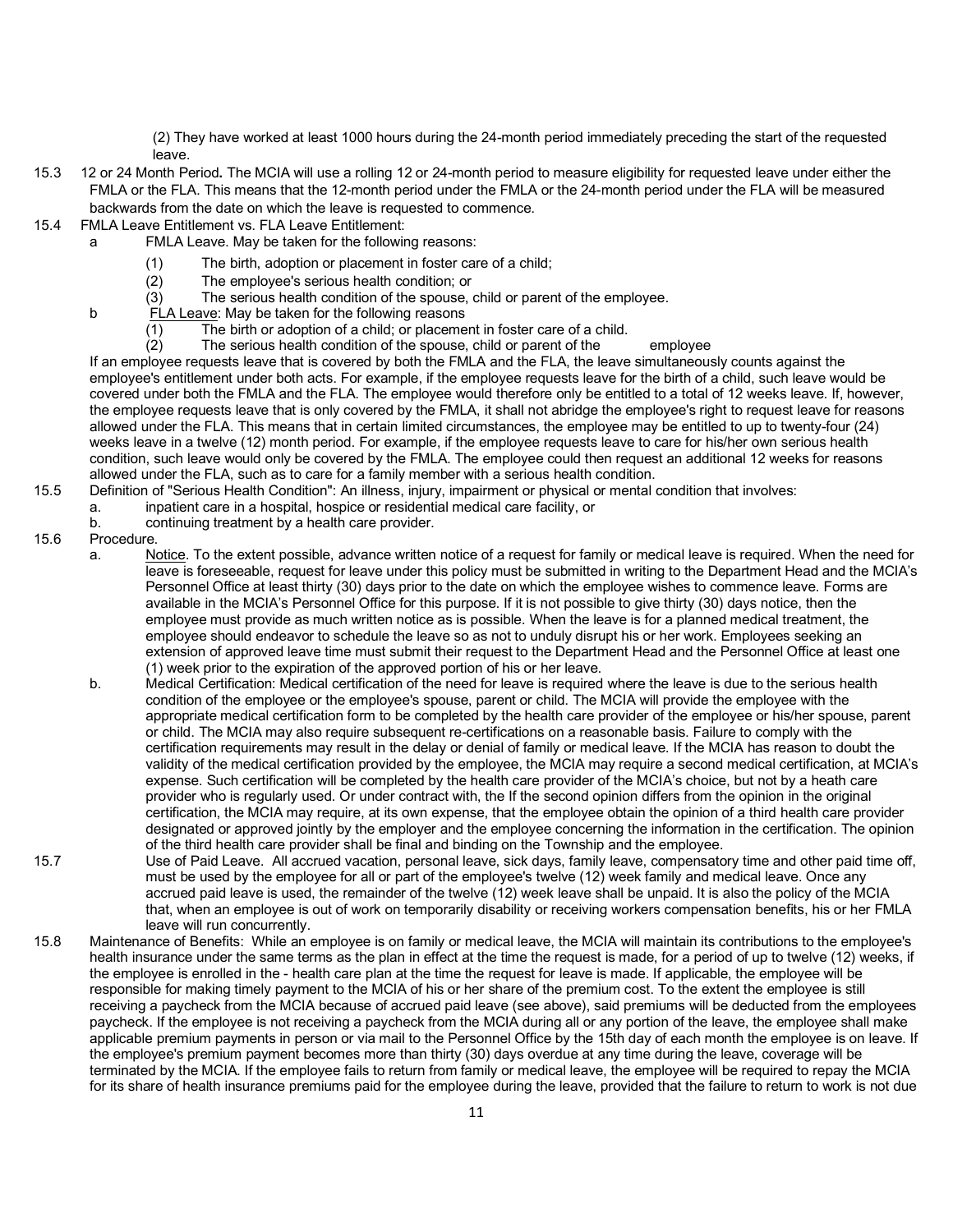to (i) the continuance, recurrence or onset of a serious health condition, or (ii) other circumstances beyond the employee's control.

- 15.9 Accrual of Paid Off Time: Vacation, personal leave, sick days and any other paid time-off does not accrue during any period of unpaid leave.
- 15.10 Return to Work: Except for employees in key positions as defined by the law (see below), upon the employee's return to work, an employee taking an approved leave under this policy will be restored to the same or an equivalent position as held prior to the leave, with equivalent pay and benefits (unless the employee is unable to perform the essential functions of that position, with or without reasonable accommodation). In order to be restored to the same or an equivalent position, the employee must return from leave on the agreed-upon date (including any approved extensions) and the entire leave must last no more than twelve (12) weeks. When an employee is returning from leave due to the employee's own serious health condition, the MCIA may require the employee to submit a medical certification of fitness-for-duty.
- 15.11 Intermittent or Reduced Leave Schedule: Generally, FMLA leave or FLA leave will be taken in a lump sum (i.e. consecutive days off from work up to 12 weeks). However, family or medical leave may be taken intermittently, or on a reduced schedule, in situations involving the serious health condition of the employee or his/her spouse, parent or child or adopted child, if medically necessary. If an employee requests an intermittent or reduced leave schedule for reasons that are foreseeable based upon planned medical treatment, the MCIA may, at its discretion, temporarily reassign to the employee to another position that will better meet the needs of the MCIA and the public (if the employee is qualified for the position and a vacancy exists).

## **16. MILITARY DUTY**

16.1 All employees covered by the terms of this Agreement who are ordered or required to perform active military duty shall be granted the necessary time off from work or granted a leave of absence during the period of such military duty in accordance with applicable Federal and State statutory authority. This statutory authority shall be dispositive as to whether or not said time off on leave of absence shall be paid or unpaid.

## **17. SENIORITY**

- 17.1 Seniority is defined as an employee's total continuous length of service with the Authority, beginning with his initial date of hire, by title and department. Any authorized leave of absence is considered to be continuous service.
- 17.2 Seniority shall be given preference in promotions, demotions, layoffs, recall, vacation scheduling, and work shifts as defined in Paragraph 18.3 below.
- 17.3 Where ability to perform work and physical fitness are considerations in application of the above paragraph, determinations shall be made by the Employer.
- 17.4 Where more than one work shift per day within a given classification is in effect, employees within such classification will be given preference of shifts on a seniority basis only when vacancies occur or changes in the number of employees per shift are being made.
- 17.5 The Employer shall maintain an accurate, up-to-date seniority roster showing each employee's date of hire, classification, and pay rate and shall furnish copies of same to the Union upon request.
- 17.6 The Employer shall promptly advise the appropriate Union representative of any changes which necessitate amendments to the seniority list.
- 17.7 Senior employees who may meet the minimum qualifications for temporary or provisional appointments to fill a lateral or higher title shall be given consideration, but not preference over less senior employees or outside applicants This is not subject to the grievance procedure. For purposes of temporary or provisional appointments to higher titles, seniority will be determined by the time served in a title.

## **18. HOLIDAYS**

18.1 The following days are recognized paid holidays whether or not worked:

| New Year's Day              | Labor Day             | Martin Luther King's Birthday | Columbus Day           |
|-----------------------------|-----------------------|-------------------------------|------------------------|
| <b>General Election Day</b> | <b>Presidents Day</b> | Veteran's Day                 |                        |
| Good Fridav                 | Thanksgiving Day      | Memorial Day                  | Day After Thanksgiving |
| Independence Day            | Christmas Day         |                               |                        |

- 18.2 For all employees not working a continuous operations schedule, holidays enumerated in the paragraph 18.1 above which fall on a Saturday shall be observed on the preceding Friday; holidays which fall on a Sunday shall be observed on the following Monday; holidays which fall within an employee's vacation period shall not be charged as vacation days.
- 18.3 In order to be eligible for holiday pay, an employee must be on the active payroll of the Employer and must have worked his full regularly scheduled workday before and after the holiday, unless such absence is authorized with pay or ordered.
- 18.4 Part-time permanent employees with a set schedule are entitled to paid holidays where the holiday occurs on a scheduled workday. Those without such a schedule are not entitled to paid holidays.

## **19. ANNUAL VACATION LEAVE**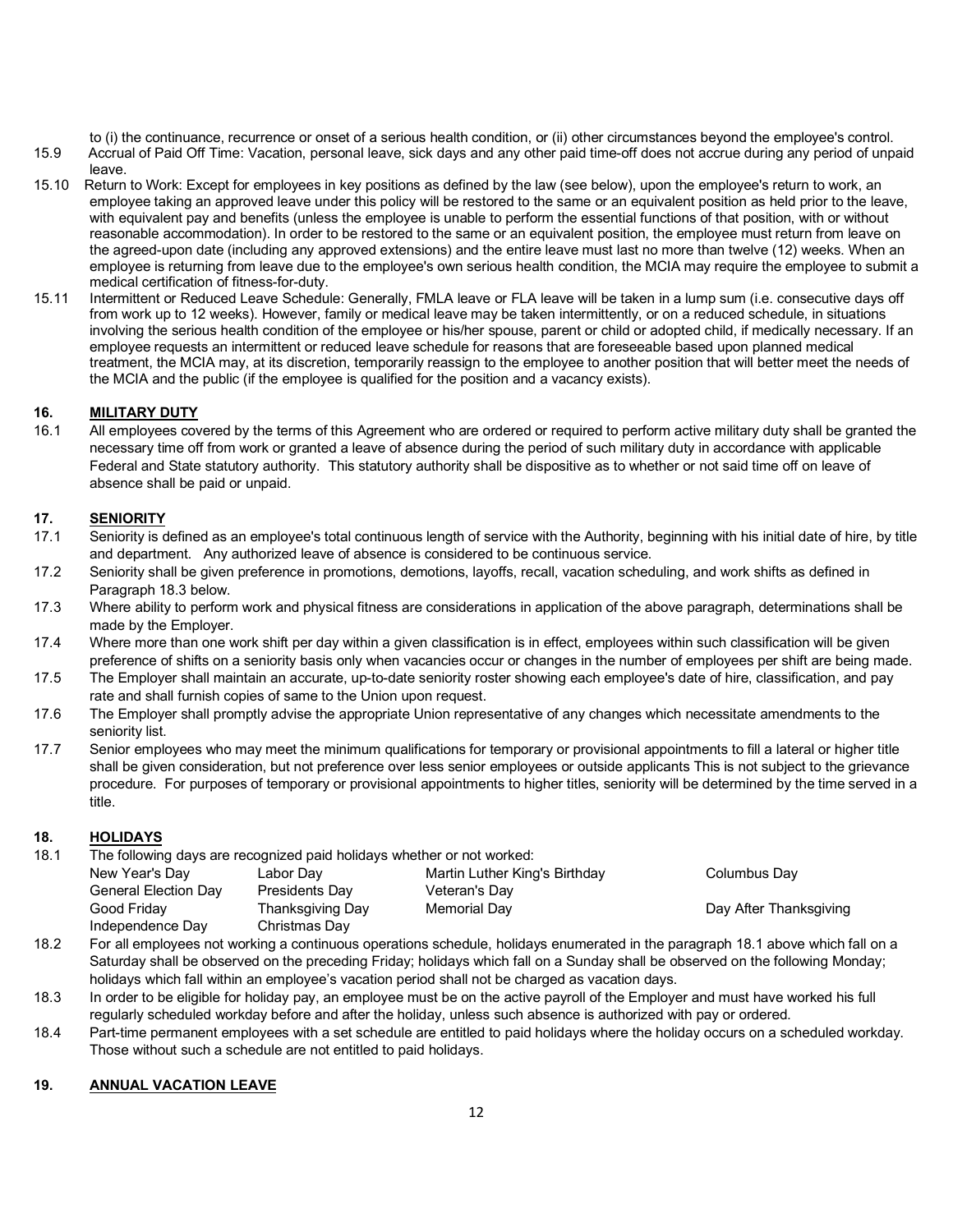- 19.1 All full-time permanent employees shall be entitled to vacation leave based on their years of continuous services. Periods on a leave of absence without pay except military leave shall be deducted from an employee's total continuous service for purposes of determining the earned service credit for vacation leave Vacation requests shall not be unreasonably denied. Vacation leave may be taken in hourly units.
- 19.2 Annual Vacation leave with pay for all full-time permanent employees shall be distributed as follows:
	- a. One (1) working day of vacation for each month of service during the remainder of the calendar year following the date of appointment.
	- b. Up to completion of five (5) years, fifteen (15) working days.
	- c. From beginning of sixth year to completion of tenth year, eighteen (18) working days.
	- d. From beginning of eleventh year to completion of fifteenth year, twenty-three (23) working days.
	- e. Completion of fifteenth year, twenty-eight (28) working days.
	- f. From the beginning of the twentieth year, thirty (30) working days.
- 19.3 After the first full year of service, vacation days shall be distributed on January 1. If an employee terminates after taking vacation in advance of it being earned, the Authority has the right by law to hold back pay equal to the amount due
- 19.4 The rate of vacation pay shall be the employee's regular straight time rate of pay in effect for the employee's regular job on the payday immediately preceding his vacation period, unless the employee was temporarily being paid in a higher title.
- 19.5 An employee who is called back to work while on authorized vacation shall be paid one day's pay in addition to regular day's pay and shall not lose vacation day or days.
- 19.6 Vacation allowance must be taken during the current calendar year unless the Employer determines that it cannot be taken because of the pressure of work. Any vacation allowance so denied may be carried over into the next succeeding year. A maximum of fifteen (15) vacation days, at the option of the employee, may be carried over from one calendar year into the succeeding year. Carry over of more than 15 vacation days requires the written approval of the Executive Director not to exceed a total of thirty (30) vacation days.
- 19.7 A permanent employee who returns from military service is entitled to full vacation allowance for the calendar year of return and for the year proceeding, providing the latter can be taken during the year of return.
- 19.8 An employee covered by this Agreement who is retiring or who has otherwise separated shall be entitled to the vacation allowance for the current year prorated upon the number of months worked in the calendar year in which the separation or retirement becomes effective and any vacation leave which may have been carried over from the preceding calendar year.
- 19.9 Whenever an employee covered by this Agreement dies, having to his/her credit any annual vacation leave, there shall be calculated and paid to his estate a sum of money equal to the compensation figured on his salary at the time of death.
- 19.10 Part-time permanent employees will earn vacation on the basis of one day for every 20 full days worked. Part-time temporary, parttime provisional, seasonal, or hourly paid employees shall not be entitled to vacation leave.
- 19.11 Vacation leave credits shall continue to accrue while an employee is on leave with pay. Vacation credits shall not accrue while an employee is on leave without pay except military leave.

#### **20. WORK UNIFORMS (Blue Collar)**

- 20.1 Work uniforms will be supplied by the Employer to all full-time employees as set forth below:
- MCIA will be providing the following employee's with uniforms (shirt, hat, jacket)

Transfer-Station..Supervisor Transfer-Station..Inspector Transfer-Station..Laborer Transfer-Station..Scale-masters Enforcement.Officers

- 20.2 Work Boots purchased by the following employees will be reimbursed up to \$100 annually, when authorized by the appropriate department director/chief for the following persons (Purchases should be made in April of each calendar year).
	- Transfer Station Supervisor
	- Transfer Station Inspector
	- Transfer Station Laborer
	- Transfer Station Scale-masters
	- Construction Manager
	- Enforcement Officers

Safety equipment will be provided by the Operations Department in accordance to the Authority Environmental Health Agency (CEHA).

#### **21. INSURANCE AND RETIREMENT BENEFITS**

21.1 The Authority agrees to provide eligible employees and their eligible dependents (and Domestic Partners if required by law) with Hospitalization, Medical and Major Medical Insurance through the New Jersey State Health Benefits Program or to provide analogous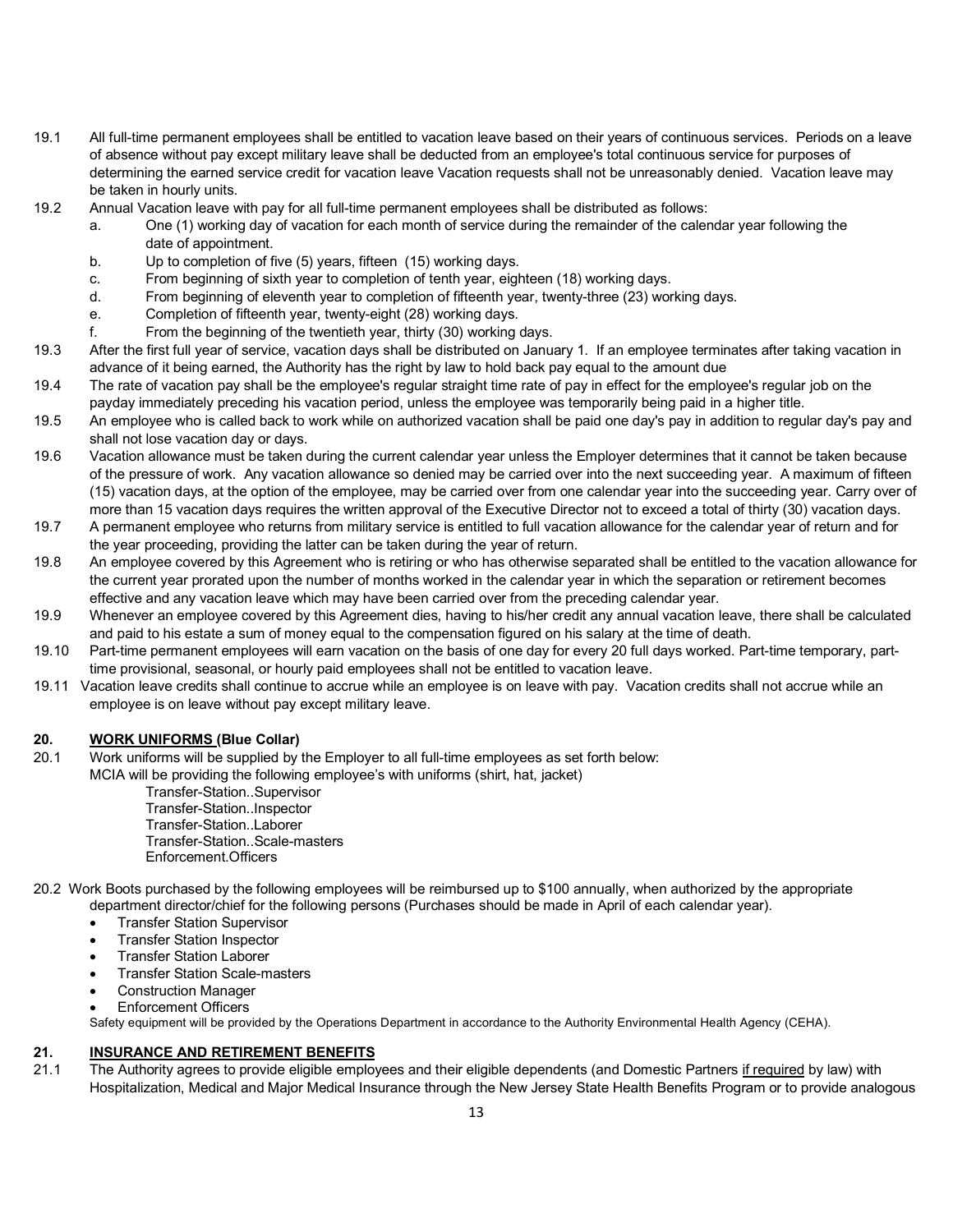but not identical health benefits coverage through a self-insurance program or independent insurance carrier.

- 21.2 The Authority agrees to provide Hospital/Medical insurance to eligible retired employees in accordance with the provisions of Chapter 48, Public Law of 1999. Said insurance will analogous but not identical coverage continue under any self-insurance program or independent carrier the Authority may choose.
- 21.3 The Authority agrees to provide a co-payment Prescription Drug Program (\$12.00 brand name and \$4.00 generic drugs) to eligible employees and their eligible dependents; the premium costs for said program to be paid by the Authority. Further, for the purposes of this Program, eligible newly hired employees shall be defined as full-time permanent employees only.
- 21.4 The Authority agrees to provide female contraceptives to this drug program.
- 21.5 The Authority shall provide for the payment of accumulated unused sick leave at the time of retirement of an eligible employee at the rate of fifty percent (50%) of his/her accumulated unused sick time to a maximum of fifteen thousand dollars (\$15,000).
- 21.6 The Authority agrees to provide a Dental Insurance Coverage to eligible employees and their dependents. (and Domestic Partners, if required by law) There shall be three types of coverage as follows:
	- a. Basic Dental Coverage (as analogous but not identical to the coverage defined by the current dental contract.)
	- b. Premium Dental Insurance.
	- c. Eastern Dental Insurance.

The Authority will pay all the costs of the Basic Dental Program. Employees shall be responsible for any additional costs associated with the premium dental program or the Eastern Dental Program in excess of the cost for basic coverage.

- 21.7 Any change in carriers shall be discussed and reviewed with the Union prior to implementation.
- 21.8 The Authority agrees to employ its best efforts to make available insurance coverage through the State or Private Disability Plan. All eligible employees are required to follow the procedures as outlined under this Plan.
- 21.9 Each active employee except shall have a deduction from his or her salary per pay period for all medical, dental, eye insurance if applicable. The amount will be specified by the State of N.J. for Health Insurance and the County of Mercer for Dental and Eye insurance deduction.
- 21.10 The Authority agrees to establish a vision care program which is not a reimbursement program. The vision care program will allow eligible Authority employees to receive discounts from designated County-wide providers to reduce costs in the purchase of lenses, frames and eye examinations.
- 21.11 Employees will contribute to their medical benefits in accordance with Chapter 78, P.L.2011, through the life of this agreement.

#### **22. CLASSIFICATIONS AND JOB DESCRIPTIONS**

- 22.1 The classifications for employees covered by this Agreement are attached hereto as Appendix A and by reference are made part of this Agreement.
- 22.2 During the term of this Agreement the Employer determines that new job descriptions and/or classifications be established or that changes be made in existing job descriptions and/or classifications, the parties agree that they will consult with a view toward arriving at a mutually acceptable determination, including the rate of pay thereof, prior to such changes being made effective.

#### **23 STRIKES AND LOCKOUTS**

23.1 In addition to any other restriction under the law, the Union and its members will not cause, sanction, aide assist, in any way a strike or work stoppage slow down in work, "work to rule" action, sick-out of any kind, nor will any employee take part in a strike, intentionally slow down the rate of work, or in any manner cause interference with or stoppage of the Employer's work. Violation of this provision is a basis for immediate discharge, without regard to the employee's prior work history or equitable considerations.

#### **24. GENERAL PROVISIONS**

24.1 The Employer agrees to make available one (1) locked, glass-enclosed bulletin board at each of the following locations: Transfer Station Administration Building

The said bulletin board shall be used for posting of the following notes: Union meetings, Union elections, Union election returns, Union appointments to office, and Union recreational or social affairs. Such notices shall first be approved by the Executive Director. 24.2 The Authority agrees to provide a mileage reimbursement allowance equal to that allowed by the United States Internal Revenue Service per mile to all MCIA white-collar employees covered by this Agreement who are required to use their own private vehicles in connection with the performance of their duties as employees of the Mercer Authority Improvement Authority.

- 24.3 The provisions of this Agreement shall only apply to those employees in the unit who are on the Authority payroll and actively at work on or after the date of the execution of this Agreement and those former employees whose employment was terminated by death or retirement prior to the date of the execution of this Agreement.
- 24.4 The Authority agrees to post a notice regarding any promotional job vacancy. Said notice shall be posted for ten business days. It shall be first posted in the department, division or office where the vacancy exists. Any employee who is interested in this posted job vacancy shall be required to make his/her interest known, in writing, to their supervisor.
- 24.5 If the Authority offices are officially closed, employees in this bargaining unit shall be granted a compensatory day off if working. The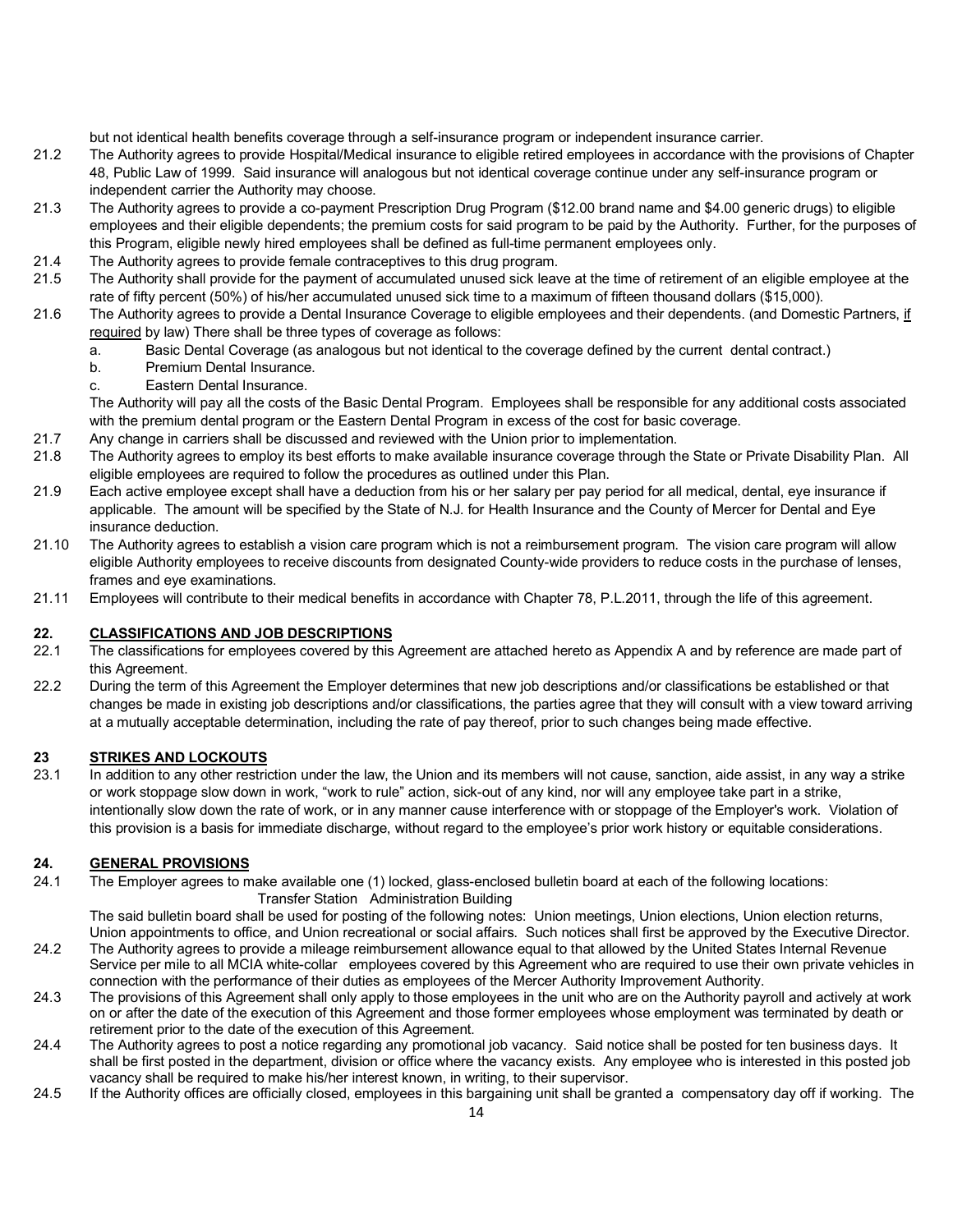Executive Director or his designee will determine if Authority offices are closed.

- **25. SEPARABILITY AND SAVINGS** If any provision of this Agreement is subsequently declared by the proper legislative or judicial authority or court of competent jurisdiction to be unlawful, unenforceable, or not in accordance with applicable statutes and/or court rules, all other provisions of this Agreement shall remain in full force and effect for the duration of this Agreement. Upon request of either party, the parties agree to meet immediately and renegotiate any provision so affected.
- 26. **TERM AND EXPIRATION** This Agreement shall be effective as of the first day of January, 2017, and shall remain in full force and effect until the 31st day of December, 2020 and then it shall terminate and expire. This Agreement shall not self-renew or extend except by the mutual voluntary agreement of the MCIA and the Union.
- 27. **FULLY BARGAINED AND EXCLUSIVE AGREEMENT** This Agreement was fully and fairly bargained by knowledgeable employers and Union representatives, both parties had access to competent legal counsel of their own choosing during negotiations and prior to execution of this Agreement. The terms and provisions of this Agreement contain the complete understanding and agreement of the parties hereto concerning all the terms and conditions of employment governing which could and do benefit bargaining unit employees covered hereunder. As of the date of execution of this Agreement, other than as expressly set forth herein, there are no other Agreements practices or usages which benefit the terms and conditions of employment or bargaining unit employees. It is expressly stipulated, agreed and understood that no person, except those who executed this Agreement on behalf of the Union and its bargaining unit members and the employer, has or have any authority to make any promise or representation not specifically set forth in this Agreement.
- **28.** NO WAIVER OF BREACH No waiver or any part of this Agreement, done knowingly or unknowingly by either the employer or the Union, shall be deemed to establish a practice contrary to the written terms of the Agreement and shall not be deemed to be authorized for a waiver of any other future breach.
- **29. CONSTRUCTION OF THE AGREEMENT'S PROVISIONS** As more fully stated in 30. Supra**,** This Agreement was fully, fairly and voluntarily negotiated by knowledgeable representatives of both parties, who both had access to legal counsel. Therefore, no term or provision of this Agreement shall be construed against any part based upon the fact that the party or (its) attorney either proposed or drafted the term or provision in dispute.
- **30. GOVERNING LAW AND VENUE** This Agreement shall be governed and construed by and under the law of the State of New Jersey, subject to the arbitration provisions contain herein, all complaints and applications for judicial relief shall exclusively be venued in New Jersey Superior Court, Law Division, in the vicinage of Mercer County, New Jersey.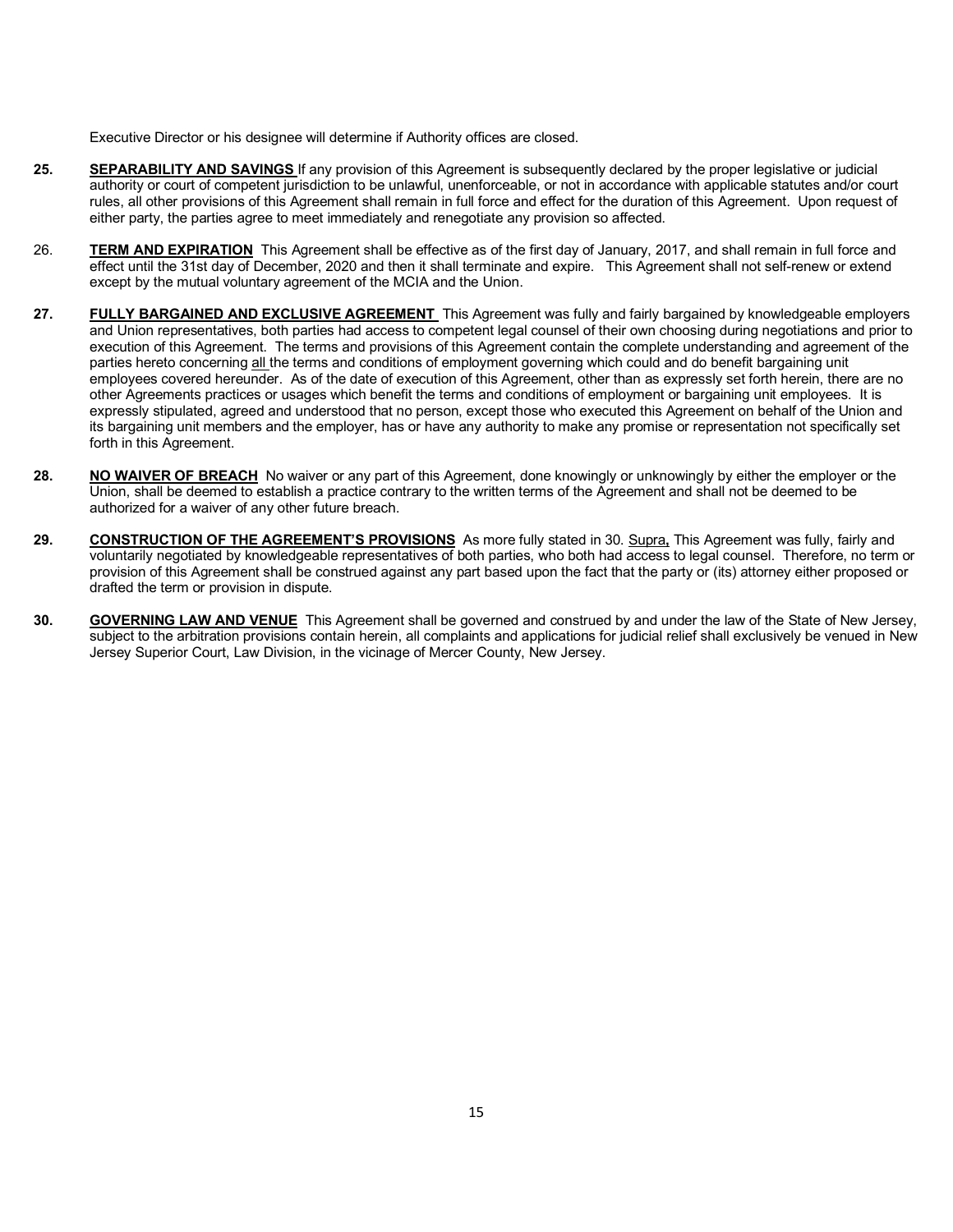IN WITNESS WHEREOF, the parties hereto have caused these presents to be signed by their proper officers and attested to on the  $MML$   $M$ 

ATTEST:

AFSCME Local 2287

**Council Representative** AFSCME Council 73

ATTEST:

MERCER COUNTY IMPROVEMENT AUTHORITY

Carol Navarro,

Clerk, MCIA Board of Commissioners

Phillip S. Miller Executive Director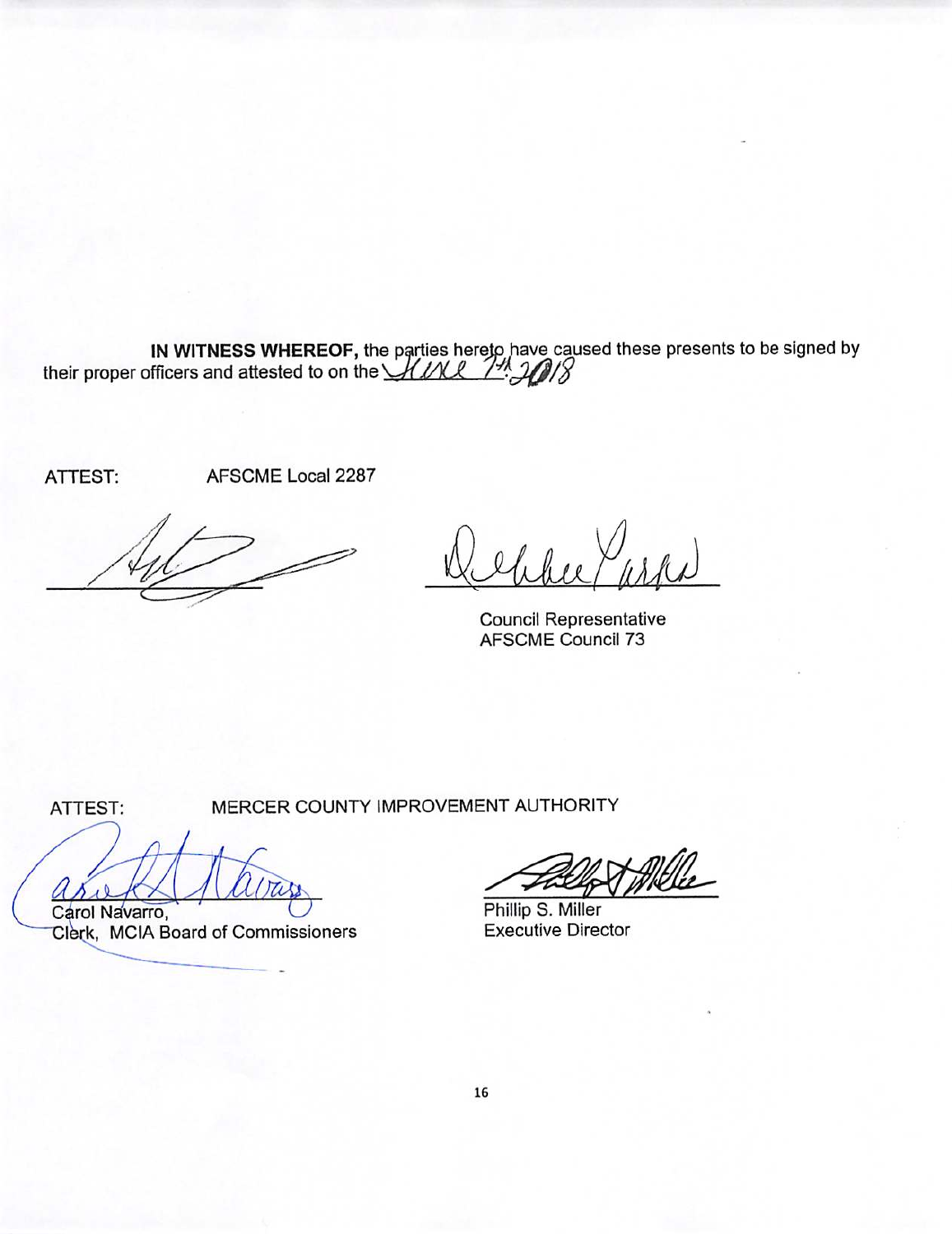# **APPENDIX A**

| <b>MCB (MCIA BLUE COLLAR)</b>          |                                               |                            |
|----------------------------------------|-----------------------------------------------|----------------------------|
| TITLE<br><b>Enforcement Officer</b>    | <b>SALARY RANGE CODE</b><br>MCB <sub>10</sub> | <b>HOURS OF WORK</b><br>40 |
| Senior Enforcement Officer             | MCB <sub>12</sub>                             | 40                         |
| <b>Principal Enforcement Officer</b>   | MCB14                                         | 40                         |
| <b>Enforcement Officer (Recycling)</b> | MCB08                                         | 40                         |
| <b>Scale Master</b>                    | MCB <sub>05</sub>                             | 40                         |
| Senior Scale Master                    | MCB08                                         | 40                         |
| <b>Principal Scale Master</b>          | MCB <sub>10</sub>                             | 40                         |
| <b>Inspector (Transfer Station)</b>    | MCB <sub>04</sub>                             | 40                         |
| <b>MCW (MCIA WHITE COLLAR)</b>         |                                               |                            |
| TITLE                                  | <b>SALARY RANGE CODE</b>                      | <b>HOURS OF WORK</b>       |
| <b>Account Clerk</b>                   | MCW03                                         | 35                         |
| <b>Senior Account Clerk</b>            | MCW04                                         | 35                         |
| <b>Principal Account Clerk</b>         | MCW06                                         | 35                         |
| Accountant                             | MCW <sub>10</sub>                             | 35                         |
| Senior Accountant                      | MCW14                                         | 35                         |
| <b>Principal Accountant</b>            | MCW <sub>18</sub>                             | 35                         |
| Clerk                                  | MCW01                                         | 35                         |
| Senior Clerk                           | MCW03                                         | 35                         |
| <b>Principal Clerk</b>                 | MCW06                                         | 35                         |
| <b>Recycling Coordinator</b>           | MCW05                                         | 35                         |
| Senior Recycling Coordinator           | MCW08                                         |                            |
| <b>Principal Recycling Coordinator</b> | MCW <sub>12</sub>                             | 35                         |
| <b>Administrative Assistant</b>        | MCW <sub>10</sub>                             | 35                         |
| <b>Executive Assistant</b>             | MCW <sub>16</sub>                             | 35                         |
| <b>Marketing Coordinator</b>           | MCW14                                         | 35                         |
| Planner                                | MCW <sub>12</sub>                             | 35                         |
| <b>Principal Planner</b>               | MCW <sub>16</sub>                             | 35                         |
| <b>Systems Analyst</b>                 | MCW11                                         | 35                         |
| Senior Systems Analyst                 | MCW <sub>13</sub>                             | 35                         |
| <b>Principal Systems Analyst</b>       | MCW15                                         | 35                         |
| <b>Project Manager</b>                 | MCW14                                         | 35                         |
| <b>Purchasing Agent</b>                | MCW10                                         | 35                         |
| Receptionist                           | MCW01                                         | 35                         |
|                                        |                                               |                            |

# MCIA TITLES EXCLUDED

| <u>Executive Director</u>                 | <b>Operations Manager</b>                | Finance Manager                     |
|-------------------------------------------|------------------------------------------|-------------------------------------|
| <b>Deputy Executive Director</b>          | <b>Parking Manager</b>                   | Chief of Recvcling                  |
| <b>Chief Financial Officer(CFO)</b>       | <b>Clerk to Board/Purchasing Manager</b> | Chief of Enforcement                |
| Director of Operations                    | Manager of Information Systems           | <b>Executive Director Assistant</b> |
| <b>Director of Environmental Programs</b> | Human Resource Manager                   | <b>Assistant to Directors</b>       |

**Highlighted are position currently filled.**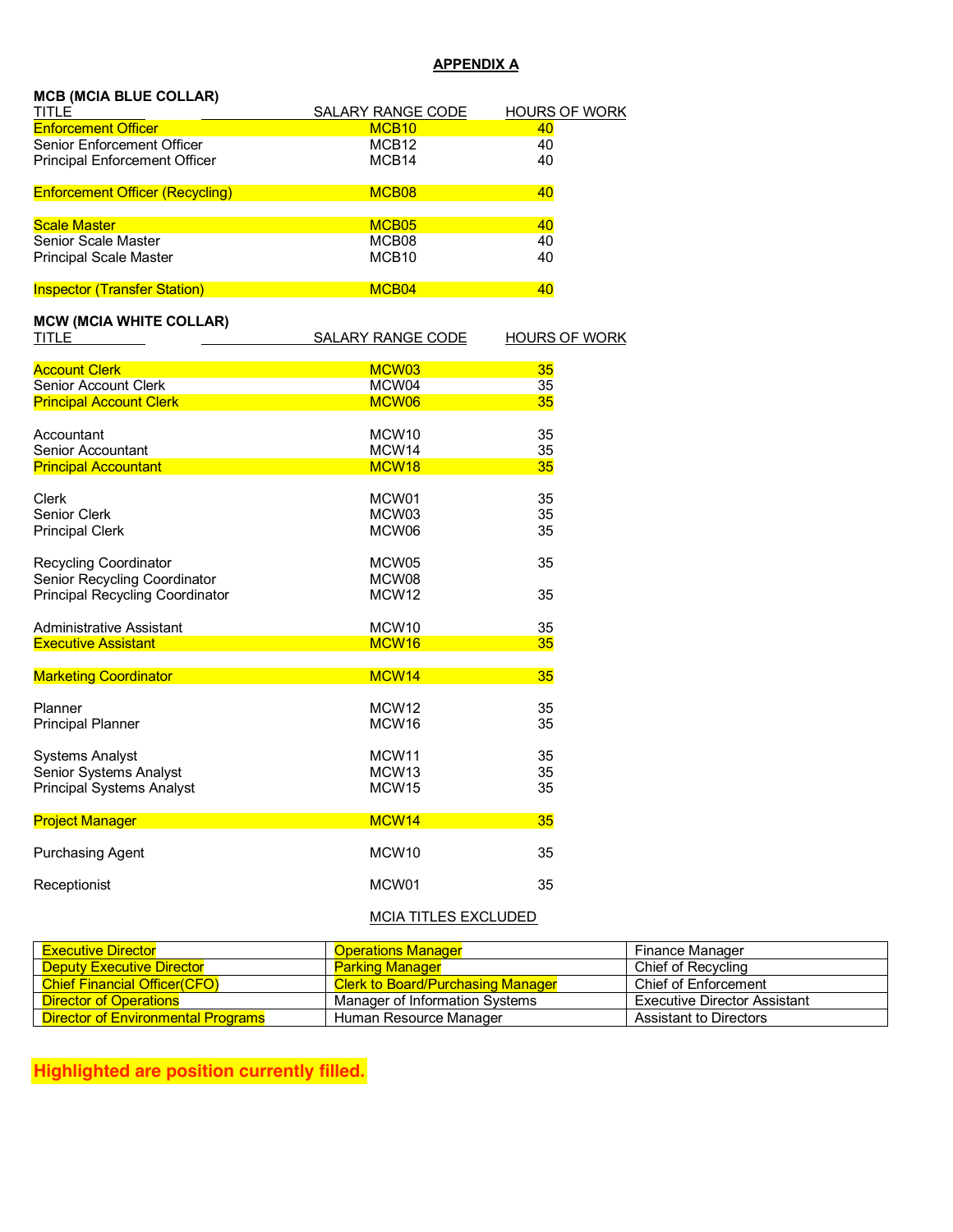|                   | 1.00% January 1 2017 MCW (MCIA WHITE COLLAR) |                |          |                         |                 |          |                |          |                      |          |          |                      |
|-------------------|----------------------------------------------|----------------|----------|-------------------------|-----------------|----------|----------------|----------|----------------------|----------|----------|----------------------|
| <b>RANGE</b>      | 1                                            | $\overline{a}$ | 3        | 4                       | 5               | 6        | $\overline{7}$ | 8        | 9                    | 10       | 11       | 12                   |
| MCW01             | \$29,276                                     | \$29,862       | \$30,460 | \$31,069                | \$31,690        | \$32,324 | \$32,970       | \$33,630 | \$34,302             | \$34,989 | \$35,688 | \$36,402             |
| MCW02             | \$30,630                                     | \$31,244       | \$31,868 | \$32,506                | \$33,156        | \$33,819 | \$34,496       | \$35,185 | \$35,889             | \$36,607 | \$37,339 | \$38,086             |
| MCW03             | \$32,082                                     | \$32,724       | \$33,378 | \$34,046                | \$34,726        | \$35,421 | \$36,130       | \$36,852 | \$37,589             | \$38,341 | \$39,108 | \$39,890             |
| MCW04             | \$33,590                                     | \$34,261       | \$34,946 | \$35,646                | \$36,358        | \$37,086 | \$37,827       | \$38,583 | \$39,355             | \$40,143 | \$40,945 | \$41,764             |
|                   |                                              | \$37,548       | \$38,300 | \$39,065                | \$39,847        | \$40,644 | \$41,457       | \$42,286 |                      | \$43.994 | \$44,875 | \$45.772             |
| MCW05             | \$36,813                                     |                |          |                         |                 |          |                | \$44.243 | \$43,131             |          |          |                      |
| MCW06             | \$38,516                                     | \$39,287       | \$40.072 | \$40,874                | \$41,690        | \$42,525 | \$43,375       |          | \$45,127             | \$46,029 | \$46,951 | \$47,890             |
| MCW07             | \$40,306                                     | \$41,112       | \$41,934 | $\overline{$}42,773$    | \$43,628        | \$44,501 | \$45,390       | \$46,299 | \$47,224             | \$48,169 | \$49,133 | \$50,115             |
| MCW08             | \$42,193                                     | \$43,037       | \$43,897 | \$44,775                | \$45,671        | \$46,585 | \$47,516       | \$48,467 | \$49,436             | \$50,425 | \$51,433 | \$52,462             |
| MCW09             | \$43,424                                     | \$44,291       | \$45,178 | \$46,081                | \$47,003        | \$47,943 | \$48,902       | \$49,879 | \$50,877             | \$51,895 | \$52,933 | \$53,991             |
| MCW10             | \$44,178                                     | \$45,061       | \$45,963 | \$46,882                | \$47,820        | \$48,775 | \$49,751       | \$50,746 | \$51,761             | \$52,796 | \$53,852 | \$54,930             |
| <b>MCW11</b>      | \$46,252                                     | \$47,177       | \$48,120 | \$49.082                | \$50,064        | \$51,065 | \$52,086       | \$53,129 | \$54,192             | \$55,275 | \$56,380 | \$57,507             |
| MCW12             | \$48,455                                     | \$49,424       | \$50,412 | \$51,420                | \$52,448        | \$53,498 | \$54,567       | \$55,659 | \$56,772             | \$57,907 | \$59,066 | \$60,247             |
| MCW13             | \$50,873                                     | \$51,892       | \$52,929 | \$53,987                | \$55,067        | \$56,169 | \$57,292       | \$58,438 | \$59,607             | \$60,799 | \$62,014 | \$63,255             |
| MCW14             | \$52,360                                     | \$53,406       | \$54,475 | \$55,565                | \$56,676        | \$57,809 | \$58,965       | \$60,144 | \$61,347             | \$62,575 | \$63,826 | \$65,103             |
| <b>MCW15</b>      | \$55,729                                     | \$56,844       | \$57,981 | \$59,141                | \$60,323        | \$61,530 | \$62,760       | \$64,015 | \$65,295             | \$66,601 | \$67,933 | \$69,292             |
| MCW16             | \$59,179                                     | \$60,363       | \$61,571 | \$62,802                | \$64,058        | \$65,340 | \$66,646       | \$67,979 | \$69,338             | \$70,725 | \$72,139 | \$73,583             |
| MCW17             | \$62,138                                     | \$63,381       | \$64,649 | \$65,942                | \$67,260        | \$68,606 | \$69,978       | \$71,377 | \$72,805             | \$74,261 | \$75,746 | \$77,261             |
| MCW18             | \$65,245                                     | \$66,550       | \$67,881 | \$69,239                | \$70,623        | \$72,036 | \$73,477       | \$74,946 | \$76,445             | \$77,974 | \$79,533 | \$81,124             |
|                   |                                              |                |          |                         |                 |          |                |          |                      |          |          |                      |
|                   | 3.00% January 1 2018 MCW (MCIA WHITE COLLAR) |                |          |                         |                 |          |                |          |                      |          |          |                      |
| <b>RANGE</b>      | 1                                            | $\mathbf{2}$   | 3        | $\overline{\mathbf{4}}$ | 5               | 6        | $\overline{7}$ | 8        | 9                    | 10       | 11       | 12                   |
|                   |                                              | \$30,758       |          |                         | \$32,640        |          |                |          |                      | \$36,038 | \$36,759 |                      |
| MCW01<br>MCW02    | \$30,154                                     |                | \$31,374 | \$32,001<br>\$33,481    |                 | \$33,294 | \$33,959       | \$34,639 | \$35,332             | \$37,705 |          | \$37,494<br>\$39,228 |
|                   | \$31,549                                     | \$32,181       | \$32,824 |                         | \$34,151        | \$34,834 | \$35,531       | \$36,241 | \$36,965             |          | \$38,459 |                      |
| MCW03             | \$33,045                                     | \$33,705       | \$34,380 | \$35,068                | \$35,768        | \$36,484 | \$37,214       | \$37,958 | \$38,717             | \$39,491 | \$40,281 | \$41,087             |
| MCW04             | \$34,597                                     | \$35,289       | \$35,995 | \$36,715                | \$37,449        | \$38,198 | \$38,962       | \$39,741 | \$40,536             | \$41,347 | \$42,173 | \$43,017             |
| MCW05             | \$37,917                                     | \$38,675       | \$39,449 | \$40,237                | \$41,042        | \$41,864 | \$42,701       | \$43,554 | \$44,425             | \$45,314 | \$46,221 | \$47,145             |
| MCW06             | \$39,671                                     | \$40,465       | \$41,274 | \$42.100                | \$42,941        | \$43,801 | \$44,677       | \$45,570 | \$46,481             | \$47,410 | \$48,360 | \$49,326             |
| MCW07             | \$41,515                                     | \$42,345       | \$43,192 | \$44,056                | \$44,937        | \$45,836 | \$46,752       | \$47,688 | \$48,641             | \$49,614 | \$50,607 | \$51,618             |
| MCW08             | \$43,459                                     | \$44,328       | \$45,214 | \$46,119                | \$47,041        | \$47,983 | \$48,942       | \$49,921 | \$50,919             | \$51,938 | \$52,976 | \$54,036             |
| MCW09             | \$44.726                                     | \$45,620       | \$46,533 | \$47,464                | \$48,413        | \$49,381 | \$50,369       | \$51,375 | \$52,403             | \$53,452 | \$54,521 | \$55,611             |
| MCW10             | \$45,503                                     | \$46,412       | \$47,342 | \$48,289                | \$49,254        | \$50,238 | \$51,244       | \$52,269 | \$53,314             | \$54,380 | \$55,468 | \$56,577             |
| <b>MCW11</b>      | \$47,639                                     | \$48,592       | \$49,564 | \$50,554                | \$51,566        | \$52,597 | \$53,649       | \$54,722 | \$55,817             | \$56,933 | \$58,072 | \$59,233             |
| MCW12             | \$49,909                                     | \$50,906       | \$51,924 | \$52,963                | \$54,022        | \$55,103 | \$56,204       | \$57,329 | \$58,475             | \$59,644 | \$60,838 | \$62,054             |
| MCW <sub>13</sub> | \$52,399                                     | \$53,448       | \$54,517 | \$55,607                | \$56,719        | \$57,854 | \$59,011       | \$60,191 | \$61,395             | \$62,623 | \$63,875 | \$65,152             |
| MCW14             | \$53,931                                     | \$55,009       | \$56,110 | \$57,232                | \$58,377        | \$59,544 | \$60,734       | \$61,949 | \$63,188             | \$64,452 | \$65,741 | \$67,056             |
| <b>MCW15</b>      | \$57,401                                     | \$58,550       | \$59,720 | \$60,915                | \$62,133        | \$63,376 | \$64,642       | \$65,935 | \$67,254             | \$68,599 | \$69,971 | \$71,371             |
| MCW16             | \$60,955                                     | \$62,174       | \$63,418 | \$64,686                | \$65,980        | \$67,300 | \$68,645       | \$70,019 | \$71,418             | \$72,847 | \$74,304 | \$75,790             |
| MCW17             | \$64,002                                     | \$65,282       | \$66,588 | \$67,920                | \$69,278        | \$70,664 | \$72,077       | \$73,519 | \$74,989             | \$76,489 | \$78,018 | \$79,579             |
| MCW18             | \$67,202                                     | \$68,546       | \$69,917 | \$71,316                | \$72,742        | \$74,197 | \$75,681       | \$77,194 | \$78,738             | \$80,313 | \$81,919 | \$83,558             |
|                   |                                              |                |          |                         |                 |          |                |          |                      |          |          |                      |
|                   | 1.00% January 1 2019 MCW (MCIA WHITE COLLAR) |                |          |                         |                 |          |                |          |                      |          |          |                      |
| <b>RANGE</b>      | 1                                            | $\overline{2}$ | 3        | 4                       | 5               | 6        | $\overline{7}$ | 8        | 9                    | 10       | 11       | 12                   |
| MCW01             | \$30.456                                     | \$31,065       | \$31,687 | \$32,321                | \$32,967        | \$33,626 | \$34.299       | \$34,985 | \$35,685             | \$36,399 | \$37,126 | \$37,869             |
| MCW02             | \$31,865                                     | \$32,503       | \$33,153 | \$33,816                | \$34,492        | \$35,182 | \$35,886       | \$36,603 | \$37,335             | \$38,083 | \$38,844 | \$39,621             |
| MCW03             | \$33,375                                     | \$34,042       | \$34,724 | \$35,418                | \$36,126        | \$36,848 | \$37,586       | \$38,338 | \$39,104             | \$39,886 | \$40,684 | \$41,498             |
| MCW04             | \$34,943                                     | \$35,642       | \$36,355 | \$37,082                | \$37,824        | \$38,580 | \$39,352       | \$40,138 | \$40,941             | \$41,761 | \$42,595 | \$43,447             |
| MCW05             | \$38,296                                     | \$39,061       | \$39,843 | \$40,640                | \$41,453        | \$42,282 | \$43,128       | \$43,990 | \$44,870             | \$45,767 | \$46,683 | \$47,617             |
| MCW06             | \$40,068                                     | \$40,870       | \$41,687 | \$42,521                | $\sqrt{43,370}$ | \$44,239 | \$45,123       | \$46,026 | $\overline{$46,946}$ | \$47,884 | \$48,843 | \$49,820             |
| MCW07             | \$41,930                                     | \$42,769       | \$43,624 | \$44,496                | \$45,386        | \$46,295 | \$47,220       | \$48,165 | \$49,127             | \$50,110 | \$51,113 | \$52,134             |
| MCW08             | \$43,893                                     | \$44,772       | \$45,666 | \$46,580                | \$47,511        | \$48,462 | \$49,431       | \$50,420 | \$51,428             | \$52,457 | \$53,505 | \$54,576             |
| MCW09             | \$45,174                                     | \$46,076       | \$46,998 | \$47,938                | \$48,897        | \$49,875 | \$50,873       | \$51,889 | \$52,927             | \$53,987 | \$55,066 | \$56,167             |
| MCW10             | \$45,958                                     | \$46,876       | \$47,815 | \$48,772                | \$49,747        | \$50,741 | \$51,756       | \$52,792 | \$53,847             | \$54,924 | \$56,022 | \$57,143             |
| MCW11             | \$48,116                                     | \$49,078       | \$50,060 | \$51,060                | \$52,082        | \$53,123 | \$54,185       | \$55,270 | \$56,375             | \$57,503 | \$58,652 | \$59,825             |
| MCW12             | \$50,408                                     | \$51,415       | \$52,443 | \$53,493                | \$54,562        | \$55,654 | \$56,766       | \$57,902 | \$59,060             | \$60,241 | \$61,446 | \$62,675             |
| MCW13             | \$52,923                                     | \$53,983       | \$55,062 | \$56,163                | \$57,287        | \$58,433 | \$59,601       | \$60,793 | \$62,009             | \$63,249 | \$64,513 | \$65,804             |
| MCW14             | \$54,470                                     | \$55,559       | \$56,671 | \$57,804                | \$58,960        | \$60,139 | \$61,342       | \$62,568 | \$63,820             | \$65,097 | \$66,398 | \$67,727             |
|                   | \$57,975                                     |                |          |                         |                 | \$64,010 |                |          |                      |          |          |                      |
| <b>MCW15</b>      |                                              | \$59,135       | \$60,318 | \$61,524<br>\$65,333    | \$62,754        |          | \$65,289       | \$66,594 | \$67,926             | \$69,285 | \$70,671 | \$72,085             |
| MCW16             | \$61,564                                     | \$62,796       | \$64,052 |                         | \$66,640        | \$67,973 | \$69,331       | \$70,719 | \$72,132             | \$73,575 | \$75,047 | \$76,548             |
| MCW17             | \$64,642                                     | \$65,935       | \$67,254 | \$68,599                | \$69,971        | \$71,370 | \$72,798       | \$74,254 | \$75,739             | \$77,254 | \$78,799 | \$80,375             |
| MCW18             | \$67,874                                     | \$69,232       | \$70,617 | \$72,029                | \$73,469        | \$74,939 | \$76,438       | \$77,966 | \$79,526             | \$81,116 | \$82,739 | \$84,393             |
|                   |                                              |                |          |                         |                 |          |                |          |                      |          |          |                      |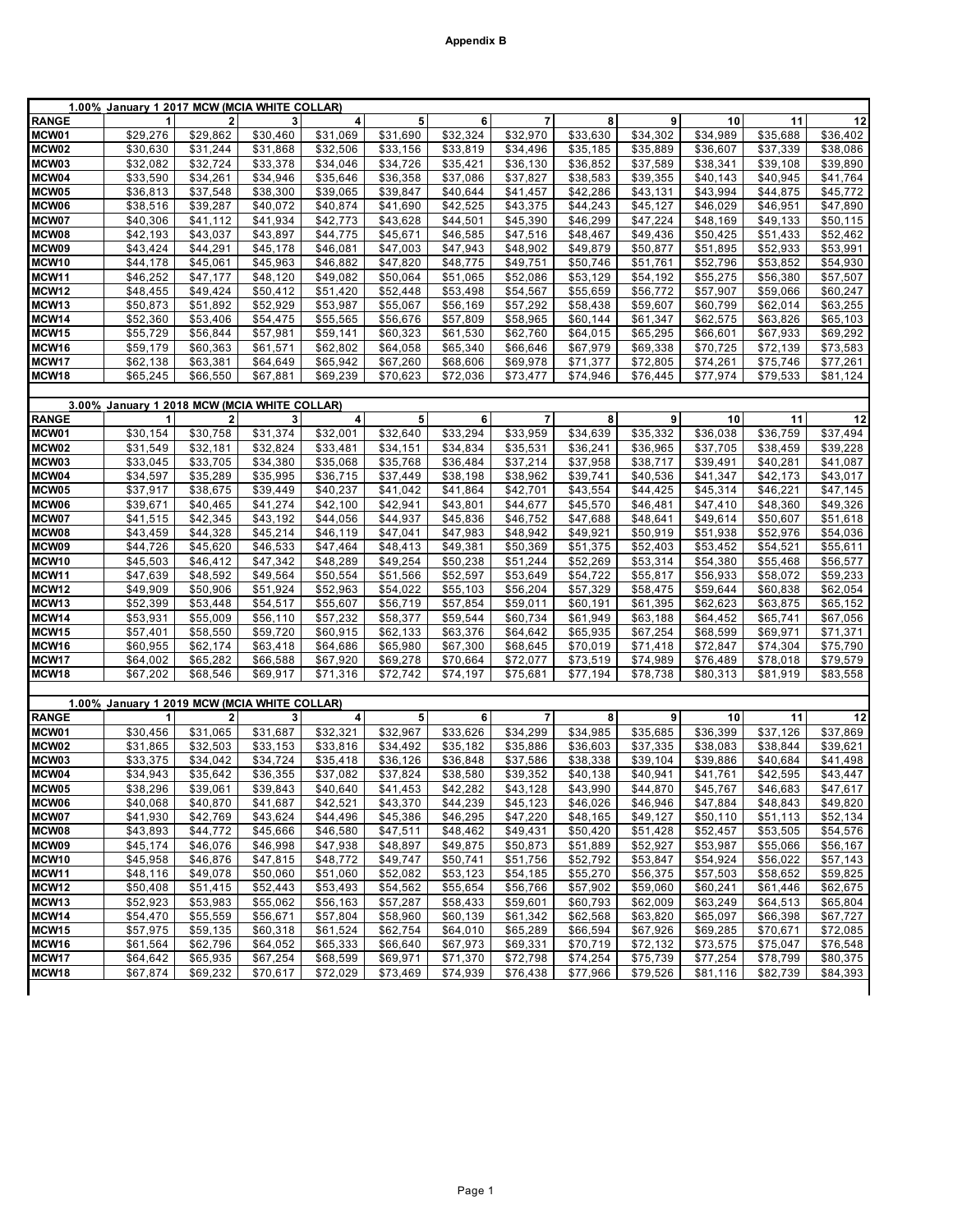| $0.60\%$          | January 1 2020 MCW (MCIA WHITE COLLAR) |          |          |          |          |          |          |          |          |          |          |          |
|-------------------|----------------------------------------|----------|----------|----------|----------|----------|----------|----------|----------|----------|----------|----------|
| <b>RANGE</b>      |                                        |          |          | 4        |          | 6        | 7        | 8        | 9        | 10       | 11       | 12       |
| MCW01             | \$30,639                               | \$31,252 | \$31,878 | \$32,515 | \$33,165 | \$33,828 | \$34,505 | \$35,195 | \$35,899 | \$36,617 | \$37,349 | \$38,096 |
| MCW02             | \$32,056                               | \$32,698 | \$33,352 | \$34,019 | \$34,699 | \$35,393 | \$36,101 | \$36,823 | \$37,559 | \$38,311 | \$39,077 | \$39,858 |
| MCW03             | \$33,575                               | \$34,247 | \$34,932 | \$35,631 | \$36,343 | \$37,070 | \$37,812 | \$38,568 | \$39,339 | \$40,125 | \$40,928 | \$41,747 |
| MCW04             | \$35,153                               | \$35.856 | \$36,573 | \$37,305 | \$38,051 | \$38,812 | \$39.588 | \$40.379 | \$41.187 | \$42,011 | \$42,851 | \$43,708 |
| MCW05             | \$38,526                               | \$39.296 | \$40.082 | \$40.884 | \$41,702 | \$42,536 | \$43.387 | \$44,254 | \$45,139 | \$46,041 | \$46,963 | \$47,902 |
| MCW06             | \$40,308                               | \$41.115 | \$41,937 | \$42.776 | \$43.631 | \$44.504 | \$45.394 | \$46,302 | \$47,227 | \$48,172 | \$49.136 | \$50,118 |
| MCW07             | \$42,182                               | \$43,025 | \$43,886 | \$44,763 | \$45,658 | \$46,572 | \$47,503 | \$48,454 | \$49,422 | \$50,410 | \$51,419 | \$52,447 |
| MCW08             | \$44,157                               | \$45.040 | \$45,940 | \$46,859 | \$47.796 | \$48,753 | \$49.728 | \$50.723 | \$51.737 | \$52.772 | \$53,826 | \$54,903 |
| MCW09             | \$45,445                               | \$46,352 | \$47,280 | \$48,226 | \$49,191 | \$50,174 | \$51,178 | \$52,201 | \$53,245 | \$54,310 | \$55,396 | \$56,504 |
| MCW10             | \$46,234                               | \$47,158 | \$48,102 | \$49,064 | \$50,045 | \$51,045 | \$52,067 | \$53,108 | \$54,170 | \$55,254 | \$56,358 | \$57,486 |
| MCW11             | \$48,404                               | \$49,373 | \$50,360 | \$51,366 | \$52,394 | \$53,442 | \$54,510 | \$55,601 | \$56,714 | \$57,848 | \$59,004 | \$60,184 |
| MCW12             | \$50,710                               | \$51,724 | \$52,758 | \$53,814 | \$54,889 | \$55,988 | \$57,107 | \$58,250 | \$59,414 | \$60,602 | \$61,815 | \$63,051 |
| MCW <sub>13</sub> | \$53,241                               | \$54.307 | \$55.393 | \$56,500 | \$57,630 | \$58,783 | \$59,959 | \$61.157 | \$62,381 | \$63,629 | \$64,901 | \$66,199 |
| MCW14             | \$54,797                               | \$55.892 | \$57.011 | \$58.151 | \$59,314 | \$60,500 | \$61.710 | \$62.944 | \$64,203 | \$65,487 | \$66,797 | \$68,133 |
| MCW15             | \$58,323                               | \$59.490 | \$60,679 | \$61.893 | \$63.131 | \$64,394 | \$65,681 | \$66,994 | \$68,334 | \$69.701 | \$71,095 | \$72,517 |
| MCW <sub>16</sub> | \$61,934                               | \$63.172 | \$64.437 | \$65,725 | \$67,040 | \$68,381 | \$69,747 | \$71,143 | \$72,565 | \$74,017 | \$75,497 | \$77.008 |
| MCW17             | \$65,030                               | \$66,331 | \$67,657 | \$69,011 | \$70,391 | \$71,799 | \$73,235 | \$74,699 | \$76,193 | \$77,717 | \$79,271 | \$80,857 |
| MCW18             | \$68,282                               | \$69,647 | \$71,040 | \$72.461 | \$73.910 | \$75,388 | \$76,896 | \$78,434 | \$80,003 | \$81,603 | \$83,235 | \$84,900 |